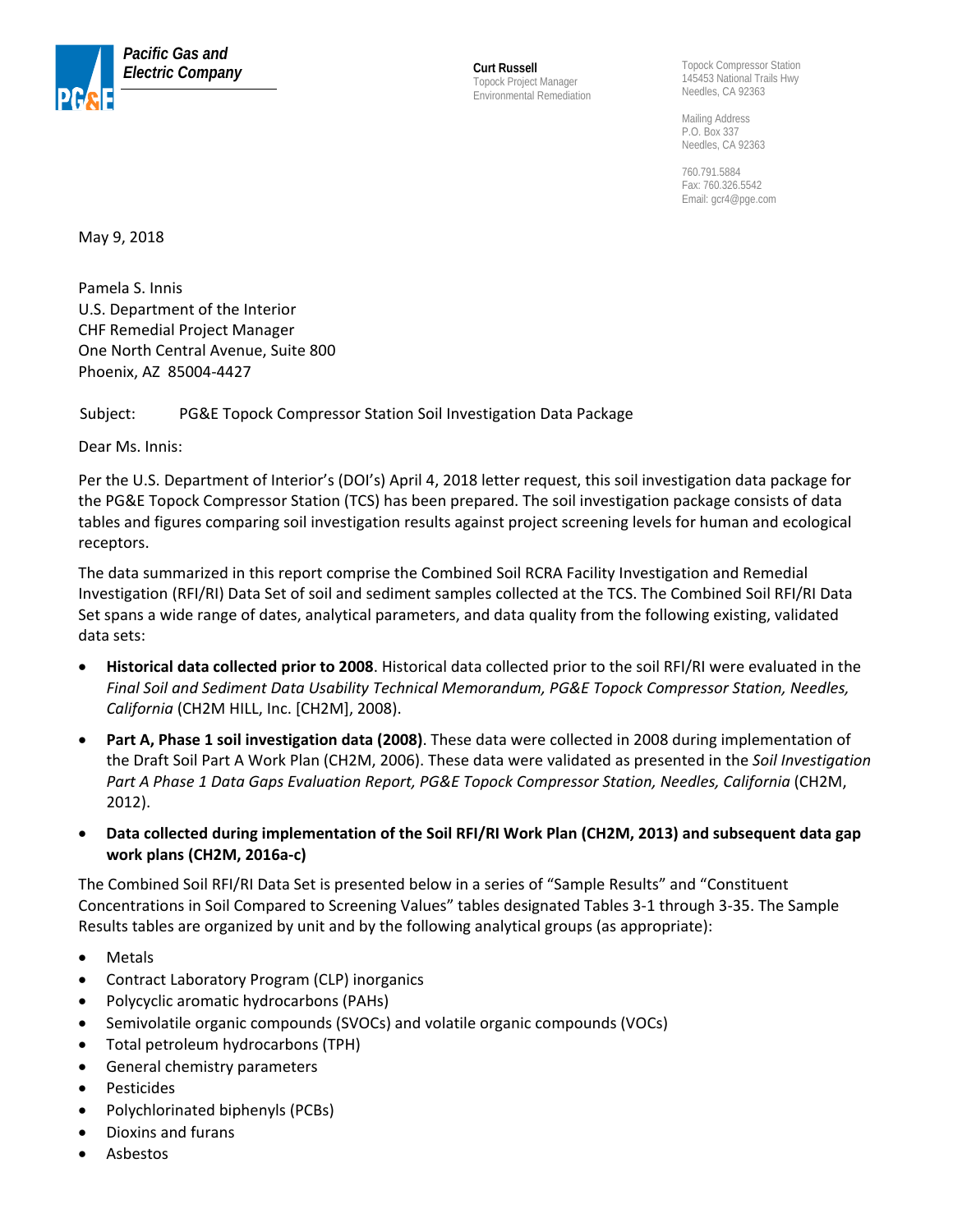Ms. Pamela Innis May 9, 2018 Page 2

All investigations areas were categorized into two groups: those outside the TCS fence line (Part A investigation units) and those inside the TCS fence line (Part B investigation units). The purpose of this categorization was to group units by their accessibility to potential receptors, which in turn dictates the applicable cleanup goals and screening levels. For units outside the fence line (Part A investigation units), where access is not limited, residential and ecological screening levels apply. For units inside the fence line (Part B investigation units), where access is limited and no ecological receptors are present, only commercial screening levels apply. Background values are relevant to all units.

Eleven investigation areas located outside of the TCS fence line were part of the Part A investigation areas as shown on the attached Figure 2-1:

- Solid waste management unit (SWMU) 1 Former Percolation Bed
- Area of concern (AOC) 1 Area Around Former Percolation Bed
- AOC 4 Debris Ravine (much of AOC 4 is now inside the TCS fence line)
- AOC 9 Southeast Fence Line
- AOC 10 East Ravine
- AOC 11 Topographic Low Areas (including the two new areas)
- AOC 14 Railroad Debris Area
- AOC 27 MW-24 Bench
- AOC 28 Pipeline Drip Legs
- AOC 31 Former Teapot Dome Oil Pit (investigated in conjunction with the perimeter area sampling program)
- Undesignated area (UA)-1 Potential Pipe Disposal Area

Twenty-six Part B investigation areas are located inside the TCS fence line, as shown on the attached Figure 2-2:

- SWMU 5 Sludge Drying Beds
- SWMU 6 Chromate Reduction Tank
- SWMU 8 Process Pump Tank
- SWMU 9 Transfer Sump
- SWMU 11 Former Sulfuric Acid Tanks
- AOC 4 Debris Ravine
- AOC 5 Cooling Tower A
- AOC 6 Cooling Tower B
- AOC 7 Hazardous Materials Storage Area
- AOC 8 Paint Locker
- AOC 13 Unpaved Areas within the Compressor Station
- AOC 15 Auxiliary Jacket Cooling Water Pumps
- AOC 16 Sandblast Shelter
- AOC 17 Onsite Septic System
- AOC 18 Combined Hazardous Waste Transference Pipelines
- AOC 19 Former Cooling Liquid Mixing Area and Former Hotwell
- AOC 20 Industrial Floor Drains
- AOC 21 Round Depression near Sludge Drying Bed
- AOC 22 Unidentified Three-sided Structure
- AOC 23 Former Water Conditioning Building
- AOC 24 Stained Area and Former API Oil/Water Separator
- AOC 25 –Compressor and Generator Engine Basements
- AOC 26 Former Scrubber Oil Sump
- AOC 32 Oil Storage Tanks and Waste Oil Sump (this is an active unit)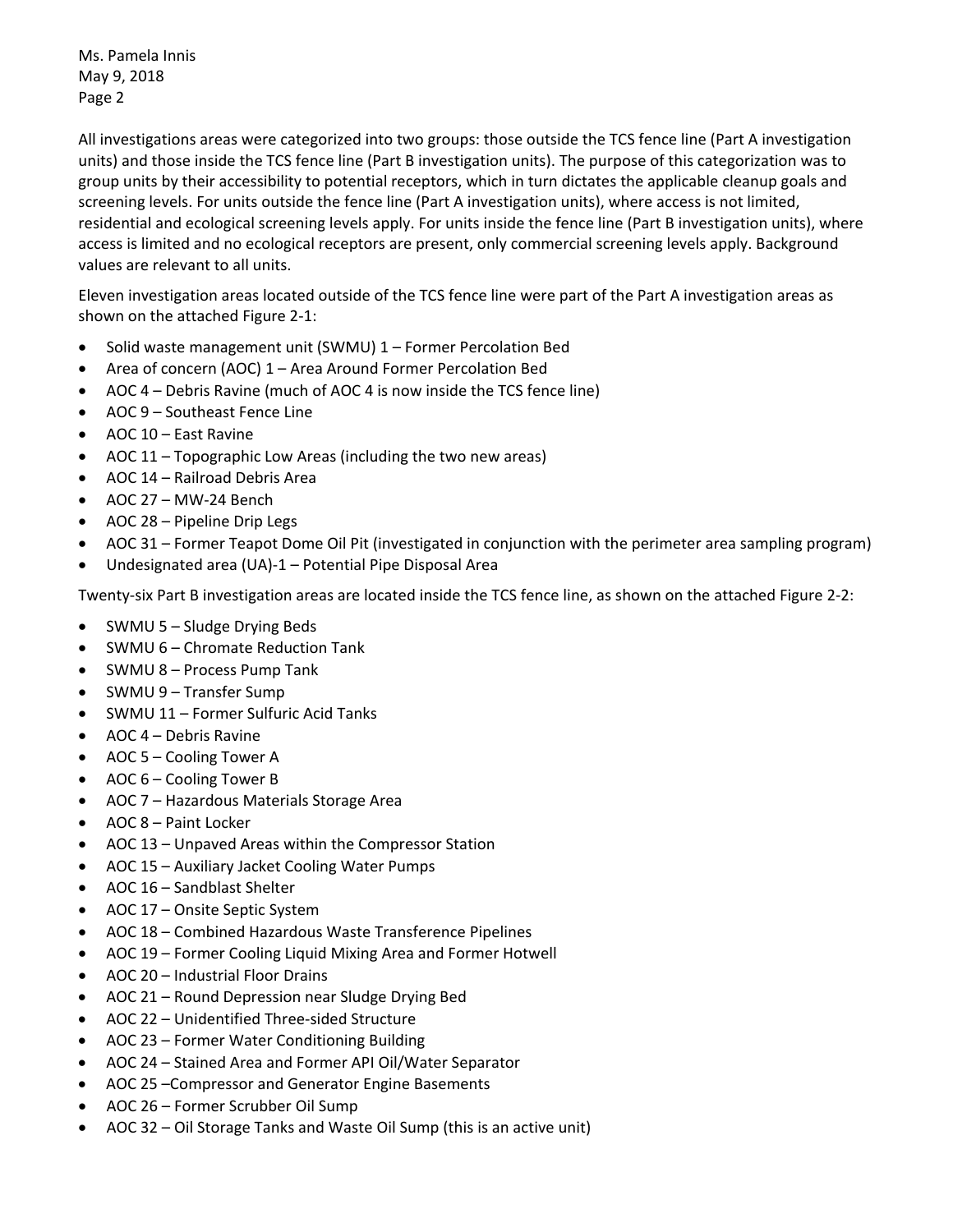Ms. Pamela Innis May 2, 2018 Page 3

- AOC 33 Potential Former Burn Area near AOC 17 (investigated as part of AOC 17)
- Units 4.3, 4.4, 4.5 Oily Water Holding Tank, Oil/Water Separator, Portable Waste Oil Storage Tank

Data for the Part A investigation units (including Perimeter Area samples) were screened against the following residential and ecological screening levels and background values:

- U.S. Environmental Protection Agency (EPA) residential regional screening levels (RRSLs) (EPA, 2017)
- Residential California Department of Toxic Substances Control (DTSC) screening levels (DTSC-SLs) (DTSC, 2017, 2018)
- Ecological comparison values (ECVs) (ARCADIS, 2008a)
- Threshold effect concentrations (TECs) that were obtained from MacDonald et al. (2000) for comparison with sediment results, in accordance with the approved Risk Assessment Work Plan (ARCADIS, 2008b).
- Background values (CH2M, 2009, 2017)
- California Regional Water Quality Control Board (RWQCB) environmental screening levels (ESLs) (RWQCB, 2016) (TPH only)

In addition, an interim screening level (ISL) was selected for each analyte for Part A investigation units. For metals and CLP inorganics, which have robust background datasets, the background value was selected as the ISL. If a background value was not available, then the lower of the ECV, residential DTSC-SL, or EPA RRSL (as available) was selected as the ISL. For TPH, the RWQCB ESL was selected as the ISL. For all other analytes, the lower of the ECV, residential DTSC-SL, or EPA RRSL (as available) was selected as the ISL, unless the background value is higher.

Data for the Part B investigation units were screened against the following commercial screening levels and background values:

- Commercial screening level (lower of commercial DTSC-SL [DTSC, 2018] or EPA commercial regional screening level (RSL) [EPA, 2017])
- RWQCB ESL (RWQCB, 2016) (TPH only)
- Background values (CH2M, 2009, 2017)

AOC 4 – Debris Ravine is unique in that some samples fall outside the fence line and some fall inside the fence line. For this unit, two sets of Sample Results tables are presented—one set screens outside the fence line results against the Part A Investigation screening levels (Tables 3-3a through 3-3f) and one set screens inside the fence line results against the Part B Investigation screening levels (Tables 3-4a through 3-4j).

In addition to the Sample Results tables, a "Constituent Concentrations in Soil Compared to Screening Values" table is presented for each unit with analytical data. These tables provide a statistical summary of the number of locations sampled, frequency of detection, maximum detected value, and the number of screening level exceedances for each analyte evaluated. Only soil and sediment samples are considered. Samples from other matrices such as wood, debris, tar, and white powder are not part of the comparison analyses because they are not necessarily representative of underlying soil conditions. Soil sample counts presented in the statistical summary tables do not include duplicate (quality control) soil samples. At locations where duplicate samples were collected, the higher of the two values were included in the statistical summary tables. The number of exceedances is the number of detections that are equal to or exceed the respective screening/comparison values. For background/ambient values, exceedances are the number of detections exceeding the background/ambient value (that is, if a detected concentration is equal to the background/ambient value, it is considered to be within background or ambient concentrations).

Sample locations for all units are shown on Figure 3-1. Data are presented on Figures 3-2 through 3-17. For the Part A investigation units, a figure is included if an analyte was detected at concentrations exceeding the ISL four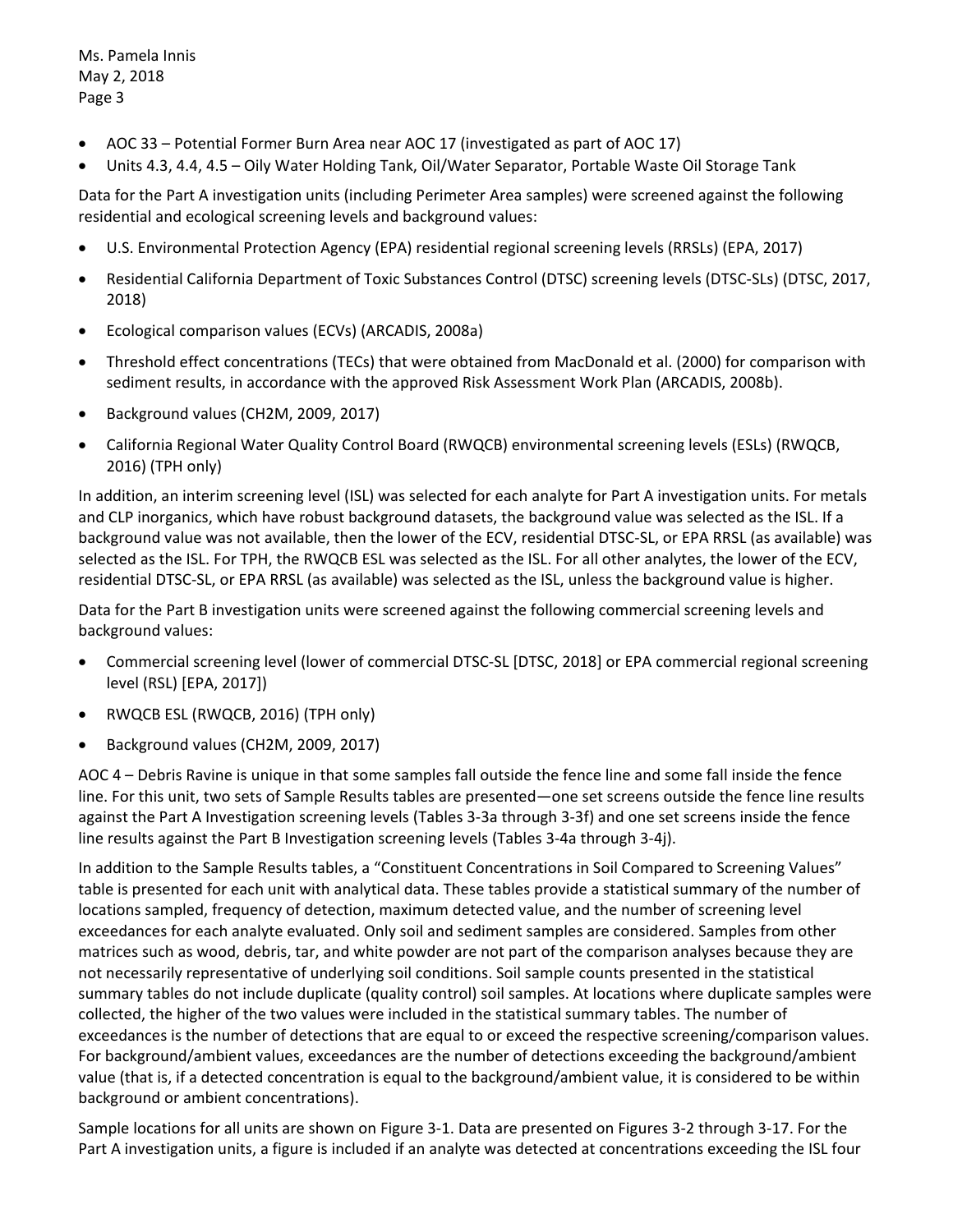Ms. Pamela Innis May 9, 2018 Page 4

or more times in a unit. For the Part B investigation units, a figure is included if an analyte was detected above the commercial screening level, RWQCB ESL, or background four or more times in a unit.

To date, the bulk of the RFI/RI has been completed and work to evaluate potential human health threats and ecological risks posed by contamination in soil is progressing to assist risk management decision making on the need for soil remediation. Evaluation of the Combined Soil RFI/RI Data Set and soil parameter data against the Part A and Part B DQOs is ongoing.

If you have any questions or require additional information, please contact me at (760) 791-5884.

Sincerely,

سسىد

Curt Russell Topock Project Manager

Enclosures: Data tables and figures (see complete listing below)

cc:

Bill White/PG&E Keith Sheets/Jacobs

## **References:**

ARCADIS. 2008a. *Technical Memorandum 3: Ecological Comparison Values for Metals and Polycyclic Aromatic Hydrocarbons in Soil*. May 28.

ARCADIS. 2008b. *Human Health and Ecological Risk Assessment Work Plan, Topock Compressor Station, Needles, California.* August 25.

California Department of Toxic Substances Control (DTSC). 2017. *Human Health Risk Assessment (HHRA) Note 2, Soil Remedial Goals for Dioxins and Dioxin-like Compounds for Consideration at California Hazardous Waste Sites*. April.

California Department of Toxic Substances Control (DTSC). 2018. *Human Health Risk Assessment (HHRA) Note Number 3.* January.

California Regional Water Quality Control Board (RWQCB). 2016. *San Francisco Bay Regional Water Quality Control Board Environmental Screening Levels, Table S-1: Soil Direct Exposure Human Health Screening Levels, Interim Final*. February.

CH2M HILL, Inc. (CH2M). 2006. *Draft RCRA Facility Investigation/Remedial Investigation Soil Investigation Work Plan Part A, PG&E Topock Compressor Station, Needles, California.* November.

CH2M HILL, Inc. (CH2M). 2008. *Final Soil and Sediment Data Usability Technical Memorandum, PG&E Topock Compressor Station, Needles, California*. August.

CH2M HILL, Inc. (CH2M). 2009. *Final Soil Background Technical Memorandum at Pacific Gas and Electric Company Topock Compressor Station, Needles, California*. May.

CH2M HILL, Inc. (CH2M). 2012. *Soil Investigation Part A Phase 1 Data Gaps Evaluation Report, PG&E Topock Compressor Station, Needles, California*. September.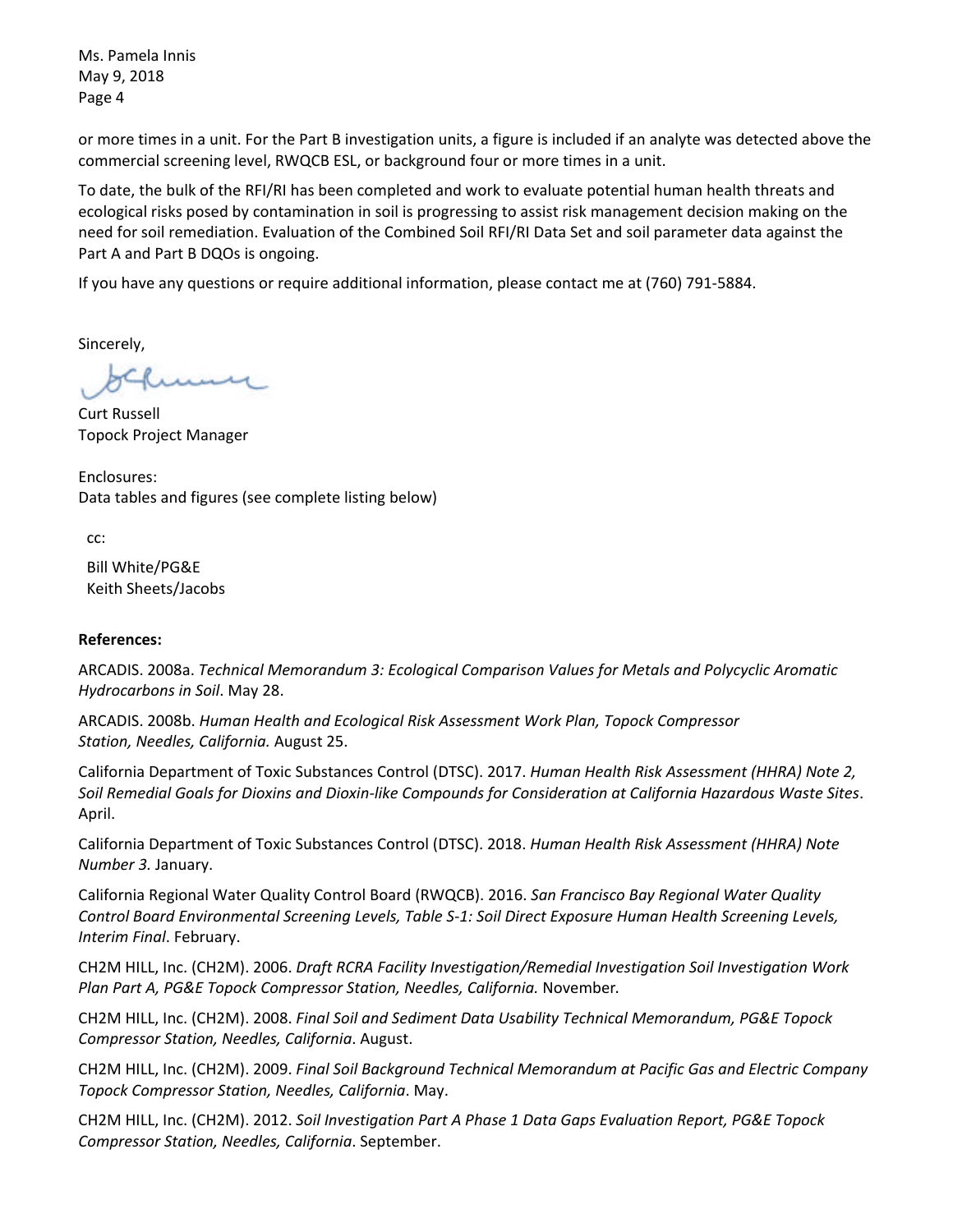Ms. Pamela Innis May 2, 2018 Page 5

CH2M HILL, Inc. (CH2M). 2013. *Revised Final Soil RCRA Facility Investigation/Remedial Investigation Work Plan, PG&E Topock Compressor Station, Needles, California*. January.

CH2M HILL, Inc. (CH2M). 2016a. *Topock Soil RFI/RI—Plan to Address Data Gaps Identified during Work Plan Implementation (DGWP-01).* January.

CH2M HILL, Inc. (CH2M). 2016b. *Topock Soil RFI/RI—Plan to Address Data Gaps Identified during Work Plan Implementation (DGWP-02)*. February.

CH2M HILL, Inc. (CH2M).2016c. *Topock Soil RFI/RI—Plan to Address Data Gaps Identified during Work Plan Implementation (DGWP-03)*. September.

CH2M HILL, Inc. (CH2M). 2017. *Revised Ambient Study of Dioxins and Furans at the Pacific Gas and Electric Company, Topock Compressor Station, Needles, California*. October

U.S. Environmental Protection Agency (EPA). 2017. *Regional Screening Levels (RSLs) for Chemical Contaminants at Superfund Sites*. November.

## **Complete listing of attached Soil Investigation data package tables and figures:**

## **Tables**

| Table 3-1a<br>Table 3-1b<br>Table 3-1c<br>Table 3-1d<br>Table 3-1e<br>Table 3-1f<br>Table 3-1g<br>Table 3-1h<br>Table 3-1i | Sample Results: Metals; SWMU 1 - Former Percolation Bed<br>Sample Results: Contract Laboratory Program Inorganics; SWMU 1 - Former Percolation Bed<br>Sample Results: Polycyclic Aromatic Hydrocarbons; SWMU 1 - Former Percolation Bed<br>Sample Results: Total Petroleum Hydrocarbons; SWMU 1 - Former Percolation Bed<br>Sample Results: General Chemistry Parameters; SWMU 1 - Former Percolation Bed<br>Sample Results: Pesticides; SWMU 1 - Former Percolation Bed<br>Sample Results: Polychlorinated Biphenyls; SWMU 1 - Former Percolation Bed<br>Sample Results: Dioxins and Furans; SWMU 1 - Former Percolation Bed<br>Constituent Concentrations in Soil Compared to Screening Values; SWMU 1 - Former Percolation<br><b>Bed</b> |
|----------------------------------------------------------------------------------------------------------------------------|---------------------------------------------------------------------------------------------------------------------------------------------------------------------------------------------------------------------------------------------------------------------------------------------------------------------------------------------------------------------------------------------------------------------------------------------------------------------------------------------------------------------------------------------------------------------------------------------------------------------------------------------------------------------------------------------------------------------------------------------|
| Table 3-2a<br>Table 3-2b                                                                                                   | Sample Results: Metals in Sediment; AOC 1 - Area around Former Percolation Bed<br>Sample Results: Metals in Soil; AOC 1 - Area around Former Percolation Bed                                                                                                                                                                                                                                                                                                                                                                                                                                                                                                                                                                                |
| Table 3-2c                                                                                                                 | Sample Results: Contract Laboratory Program Inorganics; AOC 1 - Area around Former<br><b>Percolation Bed</b>                                                                                                                                                                                                                                                                                                                                                                                                                                                                                                                                                                                                                                |
| Table 3-2d                                                                                                                 | Sample Results: Polycyclic Aromatic Hydrocarbons; AOC 1 - Area around Former Percolation Bed                                                                                                                                                                                                                                                                                                                                                                                                                                                                                                                                                                                                                                                |
| Table 3-2e                                                                                                                 | Sample Results: Semivolatile and Volatile Organic Compounds; AOC 1 - Area around Former<br><b>Percolation Bed</b>                                                                                                                                                                                                                                                                                                                                                                                                                                                                                                                                                                                                                           |
| Table 3-2f                                                                                                                 | Sample Results: Total Petroleum Hydrocarbons; AOC 1 - Area around Former Percolation Bed                                                                                                                                                                                                                                                                                                                                                                                                                                                                                                                                                                                                                                                    |
| Table 3-2g                                                                                                                 | Sample Results: General Chemistry Parameters; AOC 1 - Area around Former Percolation Bed                                                                                                                                                                                                                                                                                                                                                                                                                                                                                                                                                                                                                                                    |
| Table 3-2h                                                                                                                 | Sample Results: Pesticides; AOC 1 - Area around Former Percolation Bed                                                                                                                                                                                                                                                                                                                                                                                                                                                                                                                                                                                                                                                                      |
| Table 3-2i                                                                                                                 | Sample Results: Polychlorinated Biphenyls; AOC 1 - Area around Former Percolation Bed                                                                                                                                                                                                                                                                                                                                                                                                                                                                                                                                                                                                                                                       |
| Table 3-2j                                                                                                                 | Sample Results: Dioxins and Furans; AOC 1 - Area around Former Percolation Bed                                                                                                                                                                                                                                                                                                                                                                                                                                                                                                                                                                                                                                                              |
| Table 3-2k                                                                                                                 | Sample Results: Asbestos; AOC 1 - Area around Former Percolation Bed                                                                                                                                                                                                                                                                                                                                                                                                                                                                                                                                                                                                                                                                        |
| Table 3-2l                                                                                                                 | Constituent Concentrations in Soil Compared to Screening Values; AOC 1 - Area around Former<br><b>Percolation Bed</b>                                                                                                                                                                                                                                                                                                                                                                                                                                                                                                                                                                                                                       |
| Table 3-3a                                                                                                                 | Sample Results: Metals; AOC 4 - Debris Ravine, Outside Fence Line                                                                                                                                                                                                                                                                                                                                                                                                                                                                                                                                                                                                                                                                           |
| Table 3-3b                                                                                                                 | Sample Results: Polycyclic Aromatic Hydrocarbons; AOC 4 - Debris Ravine, Outside Fence Line                                                                                                                                                                                                                                                                                                                                                                                                                                                                                                                                                                                                                                                 |
| Table 3-3c                                                                                                                 | Sample Results: Total Petroleum Hydrocarbons; AOC 4 - Debris Ravine, Outside Fence Line                                                                                                                                                                                                                                                                                                                                                                                                                                                                                                                                                                                                                                                     |
| Table 3-3d                                                                                                                 | Sample Results: Polychlorinated Biphenyls; AOC 4 - Debris Ravine, Outside Fence Line                                                                                                                                                                                                                                                                                                                                                                                                                                                                                                                                                                                                                                                        |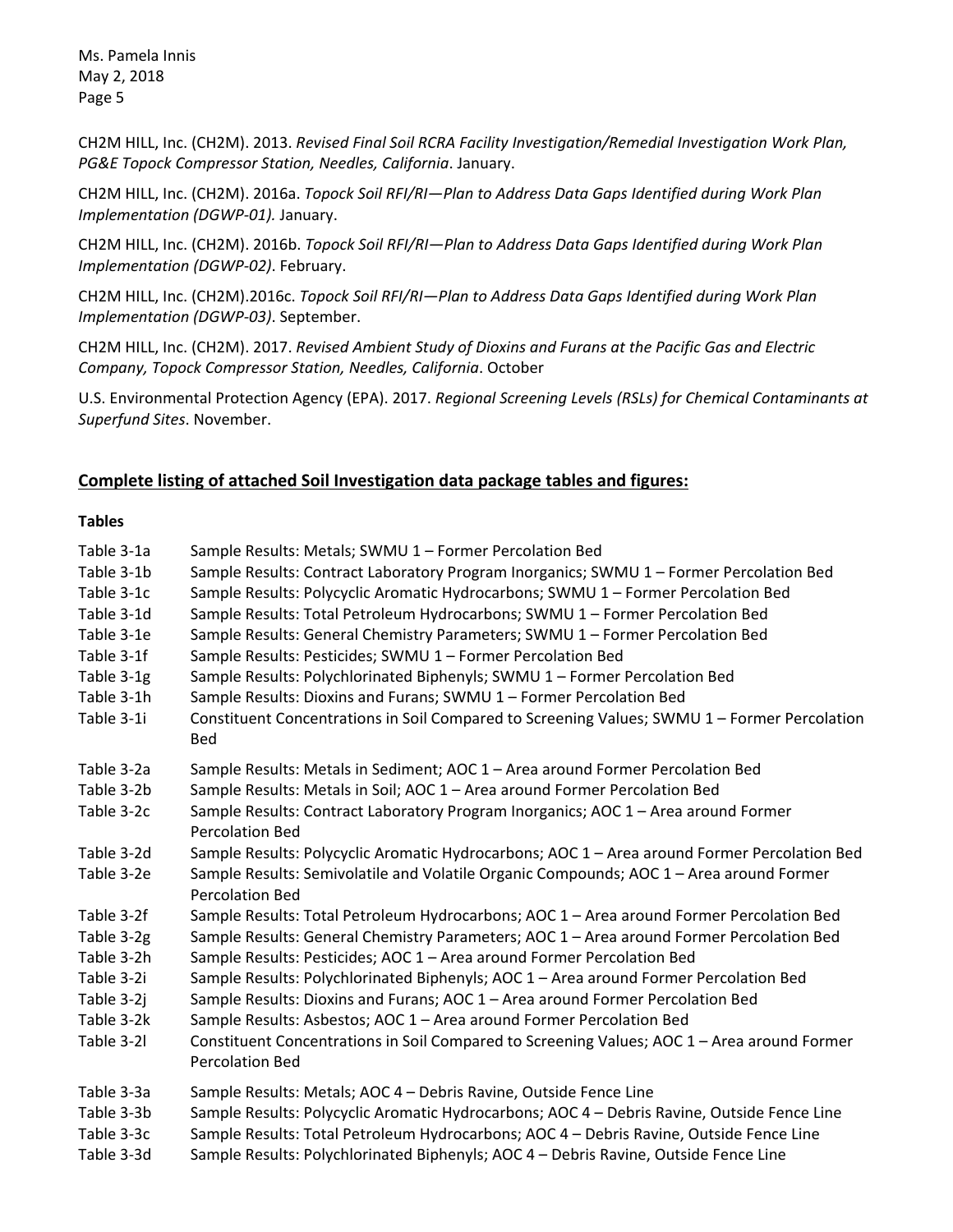| Ms. Pamela Innis<br>May 9, 2018<br>Page 6                                                                                                                                                                                                                |                                                                                                                                                                                                                                                                                                                                                                                                                                                                                                                                                                                                                                                                                                                                                                                                                                                                                                                                                                                                                                                                                                                                                                                                                                                                                                                                                             |
|----------------------------------------------------------------------------------------------------------------------------------------------------------------------------------------------------------------------------------------------------------|-------------------------------------------------------------------------------------------------------------------------------------------------------------------------------------------------------------------------------------------------------------------------------------------------------------------------------------------------------------------------------------------------------------------------------------------------------------------------------------------------------------------------------------------------------------------------------------------------------------------------------------------------------------------------------------------------------------------------------------------------------------------------------------------------------------------------------------------------------------------------------------------------------------------------------------------------------------------------------------------------------------------------------------------------------------------------------------------------------------------------------------------------------------------------------------------------------------------------------------------------------------------------------------------------------------------------------------------------------------|
| Table 3-3e<br>Table 3-3f                                                                                                                                                                                                                                 | Sample Results: Dioxins and Furans; AOC 4 - Debris Ravine, Outside Fence Line<br>Constituent Concentrations in Soil Compared to Screening Values; AOC 4 - Debris Ravine, Outside<br>Fence Line                                                                                                                                                                                                                                                                                                                                                                                                                                                                                                                                                                                                                                                                                                                                                                                                                                                                                                                                                                                                                                                                                                                                                              |
| Table 3-4a<br>Table 3-4b<br>Table 3-4c<br>Table 3-4d                                                                                                                                                                                                     | Sample Results: Metals; AOC 4 - Debris Ravine, Inside Fence Line<br>Sample Results: Contract Laboratory Program Inorganics; AOC 4 - Debris Ravine, Inside Fence Line<br>Sample Results: Polycyclic Aromatic Hydrocarbons; AOC 4 - Debris Ravine, Inside Fence Line<br>Sample Results: Semivolatile and Volatile Organic Compounds; AOC 4 - Debris Ravine, Inside<br>Fence Line                                                                                                                                                                                                                                                                                                                                                                                                                                                                                                                                                                                                                                                                                                                                                                                                                                                                                                                                                                              |
| Table 3-4e<br>Table 3-4f<br>Table 3-4g<br>Table 3-4h<br>Table 3-4i<br>Table 3-4j                                                                                                                                                                         | Sample Results: Total Petroleum Hydrocarbons; AOC 4 - Debris Ravine, Inside Fence Line<br>Sample Results: General Chemistry Parameters; AOC 4 - Debris Ravine, Inside Fence Line<br>Sample Results: Pesticides; AOC 4 - Debris Ravine, Inside Fence Line<br>Sample Results: Polychlorinated Biphenyls; AOC 4 - Debris Ravine, Inside Fence Line<br>Sample Results: Dioxins and Furans; AOC 4 - Debris Ravine, Inside Fence Line<br>Constituent Concentrations in Soil Compared to Screening Values; AOC 4 - Debris Ravine, Inside<br>Fence Line                                                                                                                                                                                                                                                                                                                                                                                                                                                                                                                                                                                                                                                                                                                                                                                                             |
| Table 3-5a<br>Table 3-5b<br>Table 3-5c<br>Table 3-5d<br>Table 3-5e<br>Table 3-5f<br>Table 3-5g<br>Table 3-5h<br>Table 3-5i<br>Table 3-5j                                                                                                                 | Sample Results: Metals; AOC 9 - Southeast Fence Line<br>Sample Results: Contract Laboratory Program Inorganics; AOC 9 - Southeast Fence Line<br>Sample Results: Polycyclic Aromatic Hydrocarbons; AOC 9 - Southeast Fence Line<br>Sample Results: Total Petroleum Hydrocarbons; AOC 9 - Southeast Fence Line<br>Sample Results: General Chemistry Parameters; AOC 9 - Southeast Fence Line<br>Sample Results: Pesticides; AOC 9 - Southeast Fence Line<br>Sample Results: Polychlorinated Biphenyls; AOC 9 - Southeast Fence Line<br>Sample Results: Dioxins and Furans; AOC 9 - Southeast Fence Line<br>Sample Results: Asbestos; AOC 9 - Southeast Fence Line<br>Constituent Concentrations in Soil Compared to Screening Values; AOC 9 - Southeast Fence Line                                                                                                                                                                                                                                                                                                                                                                                                                                                                                                                                                                                            |
| Table 3-6a<br>Table 3-6b<br>Table 3-6c<br>Table 3-6d<br>Table 3-6e<br>Table 3-6f<br>Table 3-6g<br>Table 3-6h<br>Table 3-6i<br>Table 3-6j<br>Table 3-6k<br>Table 3-6I<br>Table 3-6m<br>Table 3-6n<br>Table 3-60<br>Table 3-6p<br>Table 3-6q<br>Table 3-6r | Sample Results: Metals; AOC 10 - East Ravine<br>Sample Results: Contract Laboratory Program Inorganics; AOC 10 - East Ravine<br>Sample Results: Polycyclic Aromatic Hydrocarbons; AOC 10 - East Ravine<br>Sample Results: Semivolatile and Volatile Organic Compounds; AOC 10 - East Ravine<br>Sample Results: Total Petroleum Hydrocarbons; AOC 10 - East Ravine<br>Sample Results: General Chemistry Parameters; AOC 10 - East Ravine<br>Sample Results: Pesticides; AOC 10 - East Ravine<br>Sample Results: Polychlorinated Biphenyls; AOC 10 - East Ravine<br>Sample Results: Dioxins and Furans; AOC 10 - East Ravine<br>Constituent Concentrations in Soil Compared to Screening Values; AOC 10 - East Ravine<br>Sample Results: Metals in Sediment; AOC 10 - East Ravine<br>Sample Results: Polycyclic Aromatic Hydrocarbons in Sediment; AOC 10 - East Ravine<br>Sample Results: General Chemistry Parameters in Sediment; AOC 10 - East Ravine<br>Sample Results: Polychlorinated Biphenyls in Sediment; AOC 10 - East Ravine<br>Sample Results: Dioxins and Furans in Sediment; AOC 10 - East Ravine<br>Sample Results: Metals in Porewater; AOC 10 - East Ravine<br>Sample Results: Contract Laboratory Program Inorganics in Porewater; AOC 10 - East Ravine<br>Sample Results: General Chemistry Parameters in Porewater; AOC 10 - East Ravine |
| Table 3-7a<br>Table 3-7b<br>Table 3-7c<br>Table 3-7d<br>Table 3-7e                                                                                                                                                                                       | Sample Results: Metals; AOC 11 - Topographic Low Areas<br>Sample Results: Contract Laboratory Program Inorganics; AOC 11 - Topographic Low Areas<br>Sample Results: Polycyclic Aromatic Hydrocarbons; AOC 11 - Topographic Low Areas<br>Sample Results: Semivolatile and Volatile Organic Compounds; AOC 11 - Topographic Low Areas<br>Sample Results: Total Petroleum Hydrocarbons; AOC 11 - Topographic Low Areas                                                                                                                                                                                                                                                                                                                                                                                                                                                                                                                                                                                                                                                                                                                                                                                                                                                                                                                                         |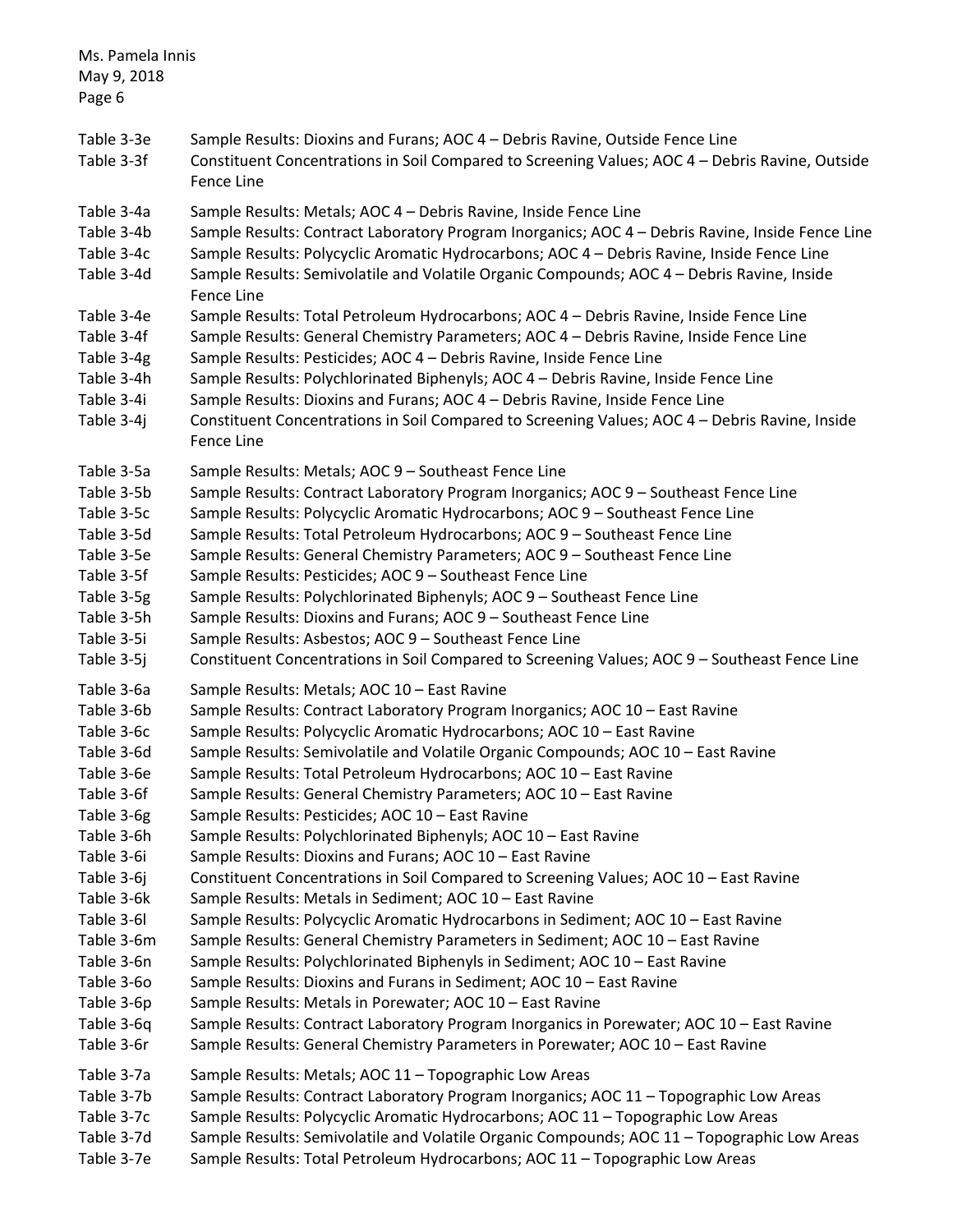| Ms. Pamela Innis<br>May 2, 2018<br>Page 7                          |                                                                                                                                                                                                                                                                                                                                                                                                     |
|--------------------------------------------------------------------|-----------------------------------------------------------------------------------------------------------------------------------------------------------------------------------------------------------------------------------------------------------------------------------------------------------------------------------------------------------------------------------------------------|
| Table 3-7f<br>Table 3-7g<br>Table 3-7h<br>Table 3-7i<br>Table 3-7j | Sample Results: General Chemistry Parameters; AOC 11 - Topographic Low Areas<br>Sample Results: Pesticides; AOC 11 - Topographic Low Areas<br>Sample Results: Polychlorinated Biphenyls; AOC 11 - Topographic Low Areas<br>Sample Results: Dioxins and Furans; AOC 11 - Topographic Low Areas<br>Constituent Concentrations in Soil Compared to Screening Values; AOC 11 - Topographic Low<br>Areas |
| Table 3-8a                                                         | Sample Results: Metals; AOC 12 - Fill Areas                                                                                                                                                                                                                                                                                                                                                         |
| Table 3-8b                                                         | Sample Results: Contract Laboratory Program Inorganics; AOC 12 - Fill Areas                                                                                                                                                                                                                                                                                                                         |
| Table 3-8c                                                         | Sample Results: Polycyclic Aromatic Hydrocarbons; AOC 12 - Fill Areas                                                                                                                                                                                                                                                                                                                               |
| Table 3-8d                                                         | Sample Results: Semivolatile and Volatile Organic Compounds; AOC 12 - Fill Areas                                                                                                                                                                                                                                                                                                                    |
| Table 3-8e                                                         | Sample Results: Total Petroleum Hydrocarbons; AOC 12 - Fill Areas                                                                                                                                                                                                                                                                                                                                   |
| Table 3-8f                                                         | Sample Results: General Chemistry Parameters; AOC 12 - Fill Areas                                                                                                                                                                                                                                                                                                                                   |
| Table 3-8g                                                         | Sample Results: Pesticides; AOC 12 - Fill Areas                                                                                                                                                                                                                                                                                                                                                     |
| Table 3-8h                                                         | Sample Results: Polychlorinated Biphenyls; AOC 12 - Fill Areas                                                                                                                                                                                                                                                                                                                                      |
| Table 3-8i                                                         | Sample Results: Asbestos; AOC 12 - Fill Areas                                                                                                                                                                                                                                                                                                                                                       |
| Table 3-8j                                                         | Constituent Concentrations in Soil Compared to Screening Values; AOC 12 - Fill Areas                                                                                                                                                                                                                                                                                                                |
| Table 3-9a                                                         | Sample Results: Metals; AOC 14 - Railroad Debris Area                                                                                                                                                                                                                                                                                                                                               |
| Table 3-9b                                                         | Sample Results: Contract Laboratory Program Inorganics; AOC 14 - Railroad Debris Area                                                                                                                                                                                                                                                                                                               |
| Table 3-9c                                                         | Sample Results: Polycyclic Aromatic Hydrocarbons; AOC 14 - Railroad Debris Area                                                                                                                                                                                                                                                                                                                     |
| Table 3-9d                                                         | Sample Results: Semivolatile and Volatile Organic Compounds; AOC 14 - Railroad Debris Area                                                                                                                                                                                                                                                                                                          |
| Table 3-9e                                                         | Sample Results: Total Petroleum Hydrocarbons; AOC 14 - Railroad Debris Area                                                                                                                                                                                                                                                                                                                         |
| Table 3-9f                                                         | Sample Results: General Chemistry Parameters; AOC 14 - Railroad Debris Area                                                                                                                                                                                                                                                                                                                         |
| Table 3-9g                                                         | Sample Results: Pesticides; AOC 14 - Railroad Debris Area                                                                                                                                                                                                                                                                                                                                           |
| Table 3-9h                                                         | Sample Results: Polychlorinated Biphenyls; AOC 14 - Railroad Debris Area                                                                                                                                                                                                                                                                                                                            |
| Table 3-9i                                                         | Sample Results: Dioxins and Furans; AOC 14 - Railroad Debris Area                                                                                                                                                                                                                                                                                                                                   |
| Table 3-9j                                                         | Sample Results: Asbestos; AOC 14 - Railroad Debris Area                                                                                                                                                                                                                                                                                                                                             |
| Table 3-9k                                                         | Constituent Concentrations in Soil Compared to Screening Values; AOC 14 - Railroad Debris Area                                                                                                                                                                                                                                                                                                      |
| Table 3-10a                                                        | Sample Results: Metals; AOC 27 - MW-24 Bench                                                                                                                                                                                                                                                                                                                                                        |
| Table 3-10b                                                        | Sample Results: Contract Laboratory Program Inorganics; AOC 27 - MW-24 Bench                                                                                                                                                                                                                                                                                                                        |
| Table 3-10c                                                        | Sample Results: Polycyclic Aromatic Hydrocarbons; AOC 27 - MW-24 Bench                                                                                                                                                                                                                                                                                                                              |
| Table 3-10d                                                        | Sample Results: Semivolatile and Volatile Organic Compounds; AOC 27 - MW-24 Bench                                                                                                                                                                                                                                                                                                                   |
| Table 3-10e                                                        | Sample Results: Total Petroleum Hydrocarbons; AOC 27 - MW-24 Bench                                                                                                                                                                                                                                                                                                                                  |
| Table 3-10f                                                        | Sample Results: General Chemistry Parameters; AOC 27 - MW-24 Bench                                                                                                                                                                                                                                                                                                                                  |
| Table 3-10g                                                        | Sample Results: Pesticides; AOC 27 - MW-24 Bench                                                                                                                                                                                                                                                                                                                                                    |
| Table 3-10h                                                        | Sample Results: Polychlorinated Biphenyls; AOC 27 - MW-24 Bench                                                                                                                                                                                                                                                                                                                                     |
| Table 3-10i                                                        | Sample Results: Dioxins and Furans; AOC 27 - MW-24 Bench                                                                                                                                                                                                                                                                                                                                            |
| Table 3-10j                                                        | Constituent Concentrations in Soil Compared to Screening Values; AOC 27 - MW-24 Bench                                                                                                                                                                                                                                                                                                               |
| Table 3-11a                                                        | Sample Results: Metals; AOC 28 - Pipeline Drip Legs                                                                                                                                                                                                                                                                                                                                                 |
| Table 3-11b                                                        | Sample Results: Polycyclic Aromatic Hydrocarbons; AOC 28 - Pipeline Drip Legs                                                                                                                                                                                                                                                                                                                       |
| Table 3-11c                                                        | Sample Results: Total Petroleum Hydrocarbons; AOC 28 - Pipeline Drip Legs                                                                                                                                                                                                                                                                                                                           |
| Table 3-11d                                                        | Sample Results: General Chemistry Parameters; AOC 28 - Pipeline Drip Legs                                                                                                                                                                                                                                                                                                                           |
| Table 3-11e                                                        | Sample Results: Polychlorinated Biphenyls; AOC 28 - Pipeline Drip Legs                                                                                                                                                                                                                                                                                                                              |
| Table 3-11f                                                        | Constituent Concentrations in Soil Compared to Screening Values; AOC 28 - Pipeline Drip Legs                                                                                                                                                                                                                                                                                                        |
| Table 3-12a                                                        | Sample Results: Metals; AOC 31 - Former Teapot Dome Oil Pit                                                                                                                                                                                                                                                                                                                                         |
| Table 3-12b                                                        | Sample Results: Contract Laboratory Program Inorganics; AOC 31 - Former Teapot Dome Oil Pit                                                                                                                                                                                                                                                                                                         |
| Table 3-12c                                                        | Sample Results: Polycyclic Aromatic Hydrocarbons; AOC 31 - Former Teapot Dome Oil Pit                                                                                                                                                                                                                                                                                                               |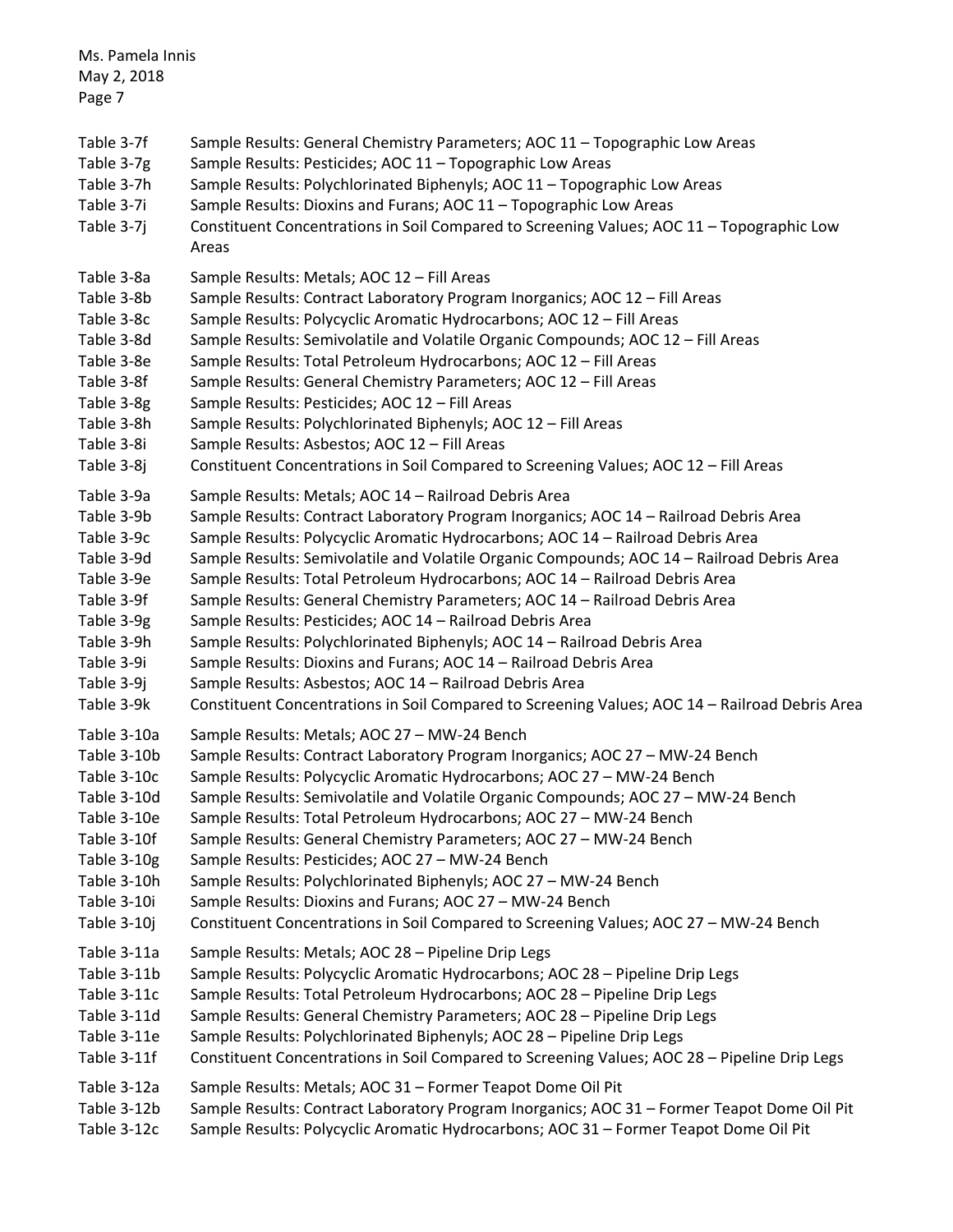| Ms. Pamela Innis<br>May 9, 2018<br>Page 8                                                                                           |                                                                                                                                                                                                                                                                                                                                                                                                                                                                                                                                                                                                                                                                                                                                                      |
|-------------------------------------------------------------------------------------------------------------------------------------|------------------------------------------------------------------------------------------------------------------------------------------------------------------------------------------------------------------------------------------------------------------------------------------------------------------------------------------------------------------------------------------------------------------------------------------------------------------------------------------------------------------------------------------------------------------------------------------------------------------------------------------------------------------------------------------------------------------------------------------------------|
| Table 3-12d                                                                                                                         | Sample Results: Semivolatile and Volatile Organic Compounds; AOC 31 - Former Teapot Dome Oil<br>Pit                                                                                                                                                                                                                                                                                                                                                                                                                                                                                                                                                                                                                                                  |
| Table 3-12e<br>Table 3-12f<br>Table 3-12g<br>Table 3-12h                                                                            | Sample Results: Total Petroleum Hydrocarbons; AOC 31 - Former Teapot Dome Oil Pit<br>Sample Results: General Chemistry Parameters; AOC 31 - Former Teapot Dome Oil Pit<br>Sample Results: Polychlorinated Biphenyls; AOC 31 - Former Teapot Dome Oil Pit<br>Constituent Concentrations in Soil Compared to Screening Values; AOC 31 - Former Teapot Dome<br>Oil Pit                                                                                                                                                                                                                                                                                                                                                                                  |
| Table 3-13a<br>Table 3-13b                                                                                                          | Sample Results: Metals; UA-2 - Former 300B Pipeline Drip Tank Area<br>Sample Results: Contract Laboratory Program Inorganics; UA-2 - Former 300B Pipeline Drip Tank<br>Area                                                                                                                                                                                                                                                                                                                                                                                                                                                                                                                                                                          |
| Table 3-13c<br>Table 3-13d                                                                                                          | Sample Results: Polycyclic Aromatic Hydrocarbons; UA-2 - Former 300B Pipeline Drip Tank Area<br>Sample Results: Semivolatile and Volatile Organic Compounds; UA-2 - Former 300B Pipeline Drip<br><b>Tank Area</b>                                                                                                                                                                                                                                                                                                                                                                                                                                                                                                                                    |
| Table 3-13e<br>Table 3-13f<br>Table 3-13g<br>Table 3-13h                                                                            | Sample Results: Total Petroleum Hydrocarbons; UA-2 - Former 300B Pipeline Drip Tank Area<br>Sample Results: Pesticides; UA-2 - Former 300B Pipeline Drip Tank Area<br>Sample Results: Polychlorinated Biphenyls; UA-2 - Former 300B Pipeline Drip Tank Area<br>Constituent Concentrations in Soil Compared to Screening Values; UA-2 - Former 300B Pipeline<br>Drip Tank Area                                                                                                                                                                                                                                                                                                                                                                        |
| Table 3-14a<br>Table 3-14b<br>Table 3-14c<br>Table 3-14d<br>Table 3-14e<br>Table 3-14f<br>Table 3-14g<br>Table 3-14h<br>Table 3-14i | Sample Results: Metals; SWMU 5 - Sludge Drying Beds<br>Sample Results: Contract Laboratory Program Inorganics; SWMU 5 - Sludge Drying Beds<br>Sample Results: Polycyclic Aromatic Hydrocarbons; SWMU 5 - Sludge Drying Beds<br>Sample Results: Total Petroleum Hydrocarbons; SWMU 5 - Sludge Drying Beds<br>Sample Results: General Chemistry Parameters; SWMU 5 - Sludge Drying Beds<br>Sample Results: Pesticides; SWMU 5 - Sludge Drying Beds<br>Sample Results: Polychlorinated Biphenyls; SWMU 5 - Sludge Drying Beds<br>Sample Results: Dioxins and Furans; SWMU 5 - Sludge Drying Beds<br>Constituent Concentrations in Soil Compared to Screening Values; SWMU 5 - Sludge Drying Beds                                                        |
| Table 3-15a<br>Table 3-15b<br>Table 3-15c<br>Table 3-15d<br>Table 3-15e<br>Table 3-15f<br>Table 3-15g<br>Table 3-15h<br>Table 3-15i | Sample Results: Metals; SWMU 6 - Chromate Reduction Tank<br>Sample Results: Contract Laboratory Program Inorganics; SWMU 6 - Chromate Reduction Tank<br>Sample Results: Polycyclic Aromatic Hydrocarbons; SWMU 6 - Chromate Reduction Tank<br>Sample Results: Total Petroleum Hydrocarbons; SWMU 6 - Chromate Reduction Tank<br>Sample Results: General Chemistry Parameters; SWMU 6 - Chromate Reduction Tank<br>Sample Results: Pesticides; SWMU 6 - Chromate Reduction Tank<br>Sample Results: Polychlorinated Biphenyls; SWMU 6 - Chromate Reduction Tank<br>Sample Results: Dioxins and Furans; SWMU 6 - Chromate Reduction Tank<br>Constituent Concentrations in Soil Compared to Screening Values; SWMU 6 - Chromate<br><b>Reduction Tank</b> |
| Table 3-16a<br>Table 3-16b<br>Table 3-16c<br>Table 3-16d<br>Table 3-16e<br>Table 3-16f<br>Table 3-16g                               | Sample Results: Metals; SWMU 8 - Process Pump Tank<br>Sample Results: Contract Laboratory Program Inorganics; SWMU 8 - Process Pump Tank<br>Sample Results: Polycyclic Aromatic Hydrocarbons; SWMU 8 - Process Pump Tank<br>Sample Results: Total Petroleum Hydrocarbons; SWMU 8 - Process Pump Tank<br>Sample Results: General Chemistry Parameters; SWMU 8 - Process Pump Tank<br>Sample Results: Dioxins and Furans; SWMU 8 - Process Pump Tank<br>Constituent Concentrations in Soil Compared to Screening Values; SWMU 8 - Process Pump Tank                                                                                                                                                                                                    |
| Table 3-17a<br>Table 3-17b<br>Table 3-17c                                                                                           | Sample Results: Metals; SWMU 9 - Transfer Sump<br>Sample Results: General Chemistry Parameters; SWMU 9 - Transfer Sump<br>Constituent Concentrations in Soil Compared to Screening Values; SWMU 9 - Transfer Sump                                                                                                                                                                                                                                                                                                                                                                                                                                                                                                                                    |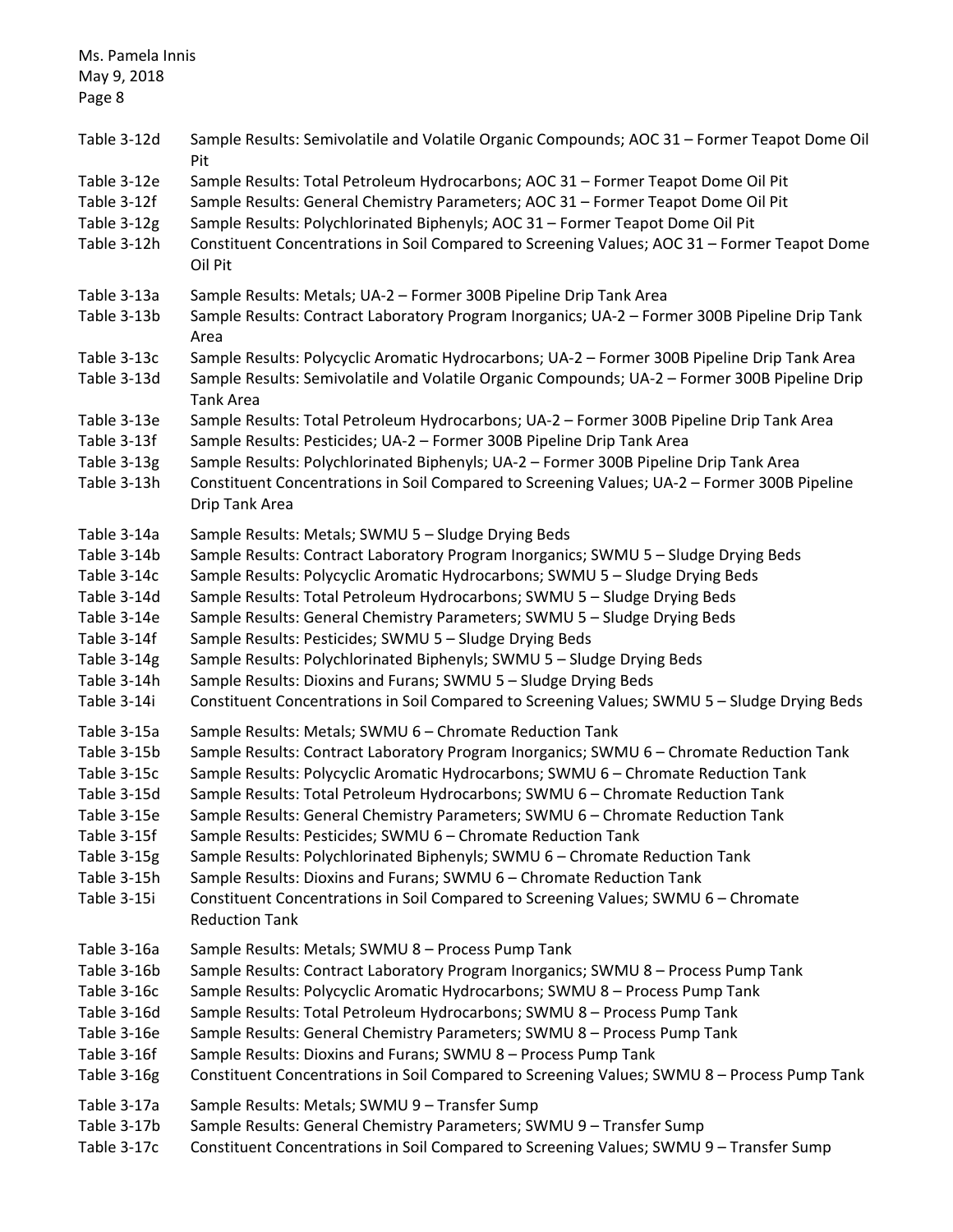| Ms. Pamela Innis<br>May 2, 2018<br>Page 9                                                                                           |                                                                                                                                                                                                                                                                                                                                                                                                                                                                                                                                                                                                                                                                                                                                                  |
|-------------------------------------------------------------------------------------------------------------------------------------|--------------------------------------------------------------------------------------------------------------------------------------------------------------------------------------------------------------------------------------------------------------------------------------------------------------------------------------------------------------------------------------------------------------------------------------------------------------------------------------------------------------------------------------------------------------------------------------------------------------------------------------------------------------------------------------------------------------------------------------------------|
| Table 3-18a<br>Table 3-18b<br>Table 3-18c<br>Table 3-18d<br>Table 3-18e<br>Table 3-18f<br>Table 3-18g<br>Table 3-18h                | Sample Results: Metals; SWMU 11 - Former Sulfuric Acid Tanks<br>Sample Results: Contract Laboratory Program Inorganics; SWMU 11 - Former Sulfuric Acid Tanks<br>Sample Results: Polycyclic Aromatic Hydrocarbons; SWMU 11 - Former Sulfuric Acid Tanks<br>Sample Results: General Chemistry Parameters; SWMU 11 - Former Sulfuric Acid Tanks<br>Sample Results: Pesticides; SWMU 11 - Former Sulfuric Acid Tanks<br>Sample Results: Polychlorinated Biphenyls; SWMU 11 - Former Sulfuric Acid Tanks<br>Sample Results: Dioxins and Furans; SWMU 11 - Former Sulfuric Acid Tanks<br>Constituent Concentrations in Soil Compared to Screening Values; SWMU 11 - Former Sulfuric<br><b>Acid Tanks</b>                                               |
| Table 3-19a<br>Table 3-19b<br>Table 3-19c<br>Table 3-19d<br>Table 3-19e<br>Table 3-19f<br>Table 3-19g<br>Table 3-19h<br>Table 3-19i | Sample Results: Metals; AOC 5 - Cooling Tower A<br>Sample Results: Contract Laboratory Program Inorganics; AOC 5 - Cooling Tower A<br>Sample Results: Polycyclic Aromatic Hydrocarbons; AOC 5 - Cooling Tower A<br>Sample Results: Semivolatile and Volatile Organic Compounds; AOC 5 - Cooling Tower A<br>Sample Results: General Chemistry Parameters; AOC 5 - Cooling Tower A<br>Sample Results: Pesticides; AOC 5 - Cooling Tower A<br>Sample Results: Polychlorinated Biphenyls; AOC 5 - Cooling Tower A<br>Sample Results: Dioxins and Furans; AOC 5 - Cooling Tower A<br>Constituent Concentrations in Soil Compared to Screening Values; AOC 5 - Cooling Tower A                                                                         |
| Table 3-20a<br>Table 3-20b<br>Table 3-20c<br>Table 3-20d<br>Table 3-20e<br>Table 3-20f<br>Table 3-20g<br>Table 3-20h<br>Table 3-20i | Sample Results: Metals; AOC 6 - Cooling Tower B<br>Sample Results: Contract Laboratory Program Inorganics; AOC 6 - Cooling Tower B<br>Sample Results: Polycyclic Aromatic Hydrocarbons; AOC 6 - Cooling Tower B<br>Sample Results: Total Petroleum Hydrocarbons; AOC 6 - Cooling Tower B<br>Sample Results: General Chemistry Parameters; AOC 6 - Cooling Tower B<br>Sample Results: Pesticides; AOC 6 - Cooling Tower B<br>Sample Results: Polychlorinated Biphenyls; AOC 6 - Cooling Tower B<br>Sample Results: Dioxins and Furans; AOC 6 - Cooling Tower B<br>Constituent Concentrations in Soil Compared to Screening Values; AOC 6 - Cooling Tower B                                                                                        |
| Table 3-21a<br>Table 3-21b<br>Table 3-21c<br>Table 3-21d<br>Table 3-21e<br>Table 3-21f<br>Table 3-21g<br>Table 3-21h                | Sample Results: Metals; AOC 7 - Hazardous Materials Storage Area<br>Sample Results: Contract Laboratory Program Inorganics; AOC 7 - Hazardous Materials Storage<br>Area<br>Sample Results: Polycyclic Aromatic Hydrocarbons; AOC 7 - Hazardous Materials Storage Area<br>Sample Results: Total Petroleum Hydrocarbons; AOC 7 - Hazardous Materials Storage Area<br>Sample Results: General Chemistry Parameters; AOC 7 - Hazardous Materials Storage Area<br>Sample Results: Polychlorinated Biphenyls; AOC 7 - Hazardous Materials Storage Area<br>Sample Results: Dioxins and Furans; AOC 7 - Hazardous Materials Storage Area<br>Constituent Concentrations in Soil Compared to Screening Values; AOC 7 - Hazardous Materials<br>Storage Area |
| Table 3-22a<br>Table 3-22b<br>Table 3-22c<br>Table 3-22d<br>Table 3-22e                                                             | Sample Results: Metals; AOC 8 - Paint Locker<br>Sample Results: Contract Laboratory Program Inorganics; AOC 8 - Paint Locker<br>Sample Results: Polycyclic Aromatic Hydrocarbons; AOC 8 - Paint Locker<br>Sample Results: Total Petroleum Hydrocarbons; AOC 8 - Paint Locker<br>Constituent Concentrations in Soil Compared to Screening Values; AOC 8 - Paint Locker                                                                                                                                                                                                                                                                                                                                                                            |
| Table 3-23a<br>Table 3-23b<br>Table 3-23c                                                                                           | Sample Results: Metals; AOC 13 - Unpaved Areas within the Compressor Station<br>Sample Results: Contract Laboratory Program Inorganics; AOC 13 - Unpaved Areas within the<br><b>Compressor Station</b><br>Sample Results: Polycyclic Aromatic Hydrocarbons; AOC 13 - Unpaved Areas within the<br><b>Compressor Station</b>                                                                                                                                                                                                                                                                                                                                                                                                                       |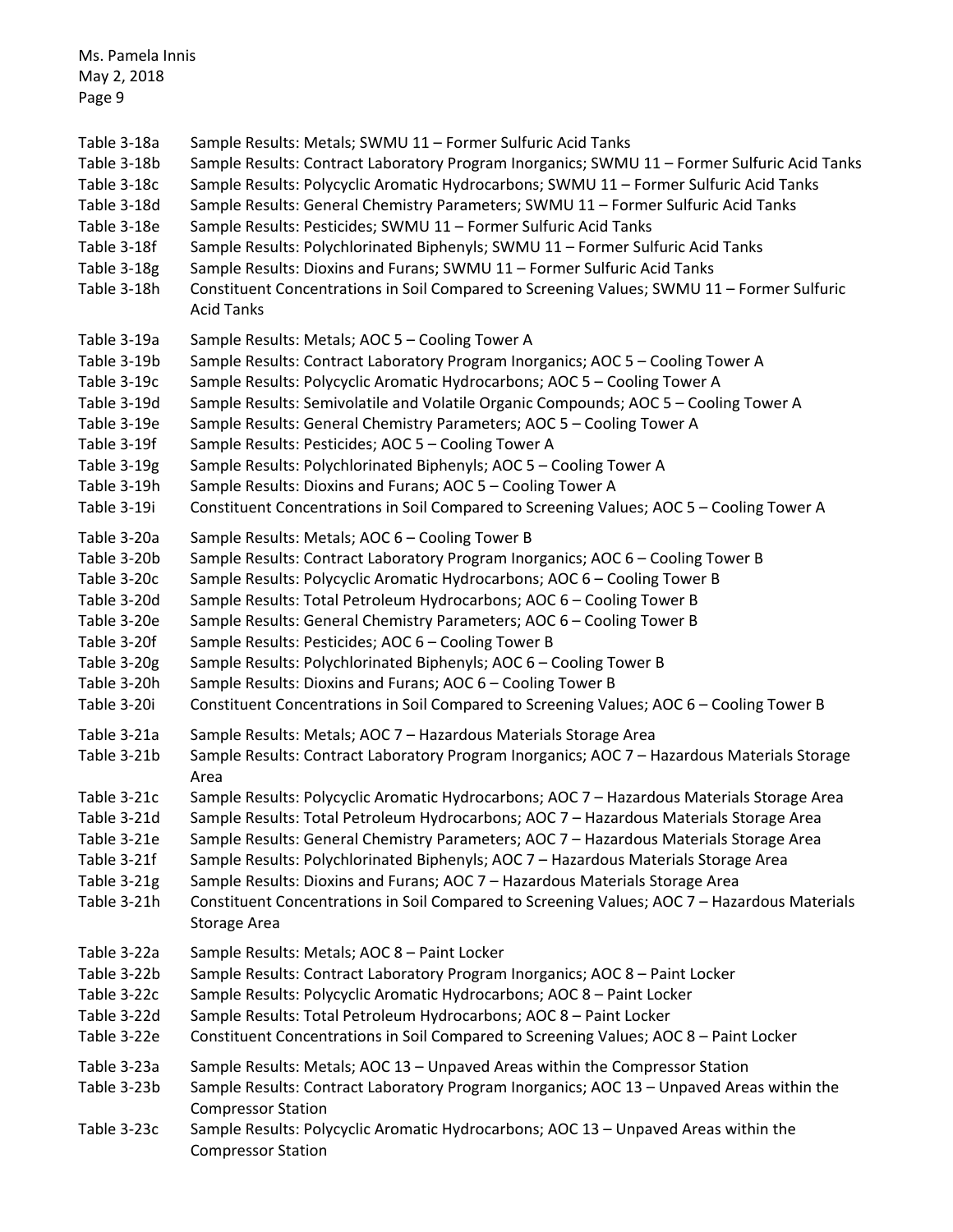| Ms. Pamela Innis<br>May 9, 2018<br>Page 10                                                                           |                                                                                                                                                                                                                                                                                                                                                                                                                                                                                                                                                                                                                                                                   |
|----------------------------------------------------------------------------------------------------------------------|-------------------------------------------------------------------------------------------------------------------------------------------------------------------------------------------------------------------------------------------------------------------------------------------------------------------------------------------------------------------------------------------------------------------------------------------------------------------------------------------------------------------------------------------------------------------------------------------------------------------------------------------------------------------|
| Table 3-23d                                                                                                          | Sample Results: Semivolatile and Volatile Organic Compounds; AOC 13 - Unpaved Areas within<br>the Compressor Station                                                                                                                                                                                                                                                                                                                                                                                                                                                                                                                                              |
| Table 3-23e                                                                                                          | Sample Results: Total Petroleum Hydrocarbons; AOC 13 - Unpaved Areas within the Compressor<br>Station                                                                                                                                                                                                                                                                                                                                                                                                                                                                                                                                                             |
| Table 3-23f                                                                                                          | Sample Results: General Chemistry Parameters; AOC 13 - Unpaved Areas within the Compressor<br>Station                                                                                                                                                                                                                                                                                                                                                                                                                                                                                                                                                             |
| Table 3-23g<br>Table 3-23h                                                                                           | Sample Results: Pesticides; AOC 13 - Unpaved Areas within the Compressor Station<br>Sample Results: Polychlorinated Biphenyls; AOC 13 - Unpaved Areas within the Compressor<br>Station                                                                                                                                                                                                                                                                                                                                                                                                                                                                            |
| Table 3-23i<br>Table 3-23j                                                                                           | Sample Results: Dioxins and Furans; AOC 13 - Unpaved Areas within the Compressor Station<br>Constituent Concentrations in Soil Compared to Screening Values; AOC 13 - Unpaved Areas within<br>the Compressor Station                                                                                                                                                                                                                                                                                                                                                                                                                                              |
| Table 3-23k                                                                                                          | Sample Results: Volatile Organic Compounds in Soil Gas; AOC 13 - Unpaved Areas within the<br><b>Compressor Station</b>                                                                                                                                                                                                                                                                                                                                                                                                                                                                                                                                            |
| Table 3-24a<br>Table 3-24b                                                                                           | Sample Results: Metals; AOC 15 - Auxiliary Jacket Cooling Water Pumps<br>Sample Results: Contract Laboratory Program Inorganics; AOC 15 - Auxiliary Jacket Cooling Water<br>Pumps                                                                                                                                                                                                                                                                                                                                                                                                                                                                                 |
| Table 3-24c                                                                                                          | Sample Results: Polycyclic Aromatic Hydrocarbons; AOC 15 - Auxiliary Jacket Cooling Water<br>Pumps                                                                                                                                                                                                                                                                                                                                                                                                                                                                                                                                                                |
| Table 3-24d<br>Table 3-24e<br>Table 3-24f<br>Table 3-24g                                                             | Sample Results: General Chemistry Parameters; AOC 15 - Auxiliary Jacket Cooling Water Pumps<br>Sample Results: Pesticides; AOC 15 - Auxiliary Jacket Cooling Water Pumps<br>Sample Results: Polychlorinated Biphenyls; AOC 15 - Auxiliary Jacket Cooling Water Pumps<br>Constituent Concentrations in Soil Compared to Screening Values; AOC 15 - Auxiliary Jacket<br><b>Cooling Water Pumps</b>                                                                                                                                                                                                                                                                  |
| Table 3-25a<br>Table 3-25b<br>Table 3-25c<br>Table 3-25d<br>Table 3-25e<br>Table 3-25f<br>Table 3-25g                | Sample Results: Metals; AOC 16 - Sandblast Shelter<br>Sample Results: Contract Laboratory Program Inorganics; AOC 16 - Sandblast Shelter<br>Sample Results: Polycyclic Aromatic Hydrocarbons; AOC 16 - Sandblast Shelter<br>Sample Results: General Chemistry Parameters; AOC 16 - Sandblast Shelter<br>Sample Results: Polychlorinated Biphenyls; AOC 16 - Sandblast Shelter<br>Sample Results: Dioxins and Furans; AOC 16 - Sandblast Shelter<br>Constituent Concentrations in Soil Compared to Screening Values; AOC 16 - Sandblast Shelter                                                                                                                    |
| Table 3-26a<br>Table 3-26b<br>Table 3-26c<br>Table 3-26d<br>Table 3-26e<br>Table 3-26f<br>Table 3-26g<br>Table 3-26h | Sample Results: Metals; AOC 17 - Onsite Septic System<br>Sample Results: Contract Laboratory Program Inorganics; AOC 17 - Onsite Septic System<br>Sample Results: Polycyclic Aromatic Hydrocarbons; AOC 17 - Onsite Septic System<br>Sample Results: Semivolatile and Volatile Organic Compounds; AOC 17 - Onsite Septic System<br>Sample Results: Total Petroleum Hydrocarbons; AOC 17 - Onsite Septic System<br>Sample Results: Polychlorinated Biphenyls; AOC 17 - Onsite Septic System<br>Sample Results: Dioxins and Furans; AOC 17 - Onsite Septic System<br>Constituent Concentrations in Soil Compared to Screening Values; AOC 17 - Onsite Septic System |
| Table 3-27a<br>Table 3-27b                                                                                           | Sample Results: Metals; AOC 18 - Combined Hazardous Waste Transference Pipelines<br>Sample Results: Contract Laboratory Program Inorganics; AOC 18 - Combined Hazardous Waste<br><b>Transference Pipelines</b>                                                                                                                                                                                                                                                                                                                                                                                                                                                    |
| Table 3-27c                                                                                                          | Sample Results: Polycyclic Aromatic Hydrocarbons; AOC 18 - Combined Hazardous Waste<br><b>Transference Pipelines</b>                                                                                                                                                                                                                                                                                                                                                                                                                                                                                                                                              |
| Table 3-27d                                                                                                          | Sample Results: Total Petroleum Hydrocarbons; AOC 18 - Combined Hazardous Waste<br><b>Transference Pipelines</b>                                                                                                                                                                                                                                                                                                                                                                                                                                                                                                                                                  |
| Table 3-27e                                                                                                          | Sample Results: General Chemistry Parameters; AOC 18 - Combined Hazardous Waste<br><b>Transference Pipelines</b>                                                                                                                                                                                                                                                                                                                                                                                                                                                                                                                                                  |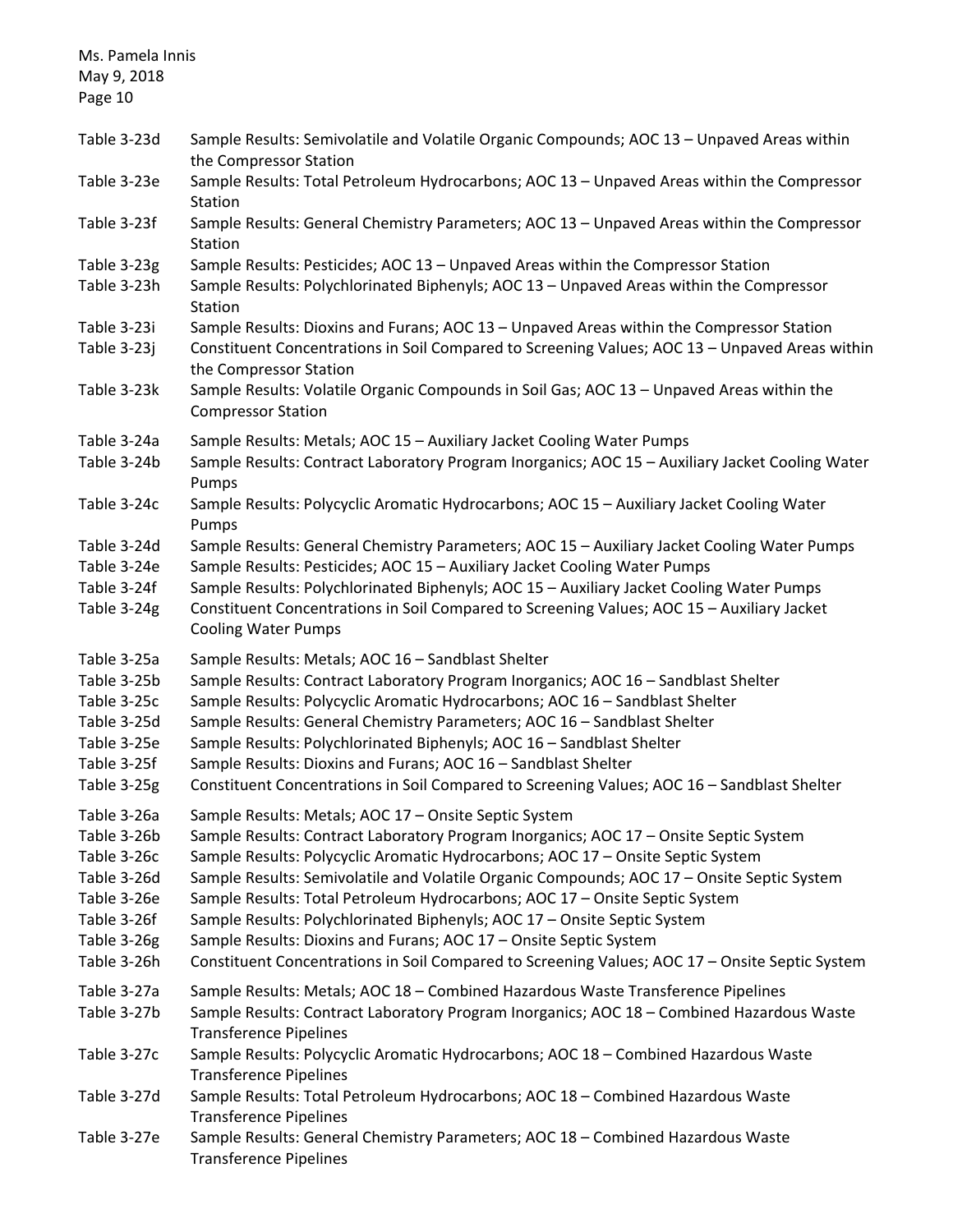| Ms. Pamela Innis<br>May 2, 2018                                                                                                     |                                                                                                                                                                                                                                                                                                                                                                                                                                                                                                                                                                                                                                                                                                                                                                                      |
|-------------------------------------------------------------------------------------------------------------------------------------|--------------------------------------------------------------------------------------------------------------------------------------------------------------------------------------------------------------------------------------------------------------------------------------------------------------------------------------------------------------------------------------------------------------------------------------------------------------------------------------------------------------------------------------------------------------------------------------------------------------------------------------------------------------------------------------------------------------------------------------------------------------------------------------|
| Page 11                                                                                                                             |                                                                                                                                                                                                                                                                                                                                                                                                                                                                                                                                                                                                                                                                                                                                                                                      |
| Table 3-27f                                                                                                                         | Sample Results: Polychlorinated Biphenyls; AOC 18 - Combined Hazardous Waste Transference<br>Pipelines                                                                                                                                                                                                                                                                                                                                                                                                                                                                                                                                                                                                                                                                               |
| Table 3-27g<br>Table 3-27h                                                                                                          | Sample Results: Dioxins and Furans; AOC 18 - Combined Hazardous Waste Transference Pipelines<br>Constituent Concentrations in Soil Compared to Screening Values; AOC 18 - Combined Hazardous<br><b>Waste Transference Pipelines</b>                                                                                                                                                                                                                                                                                                                                                                                                                                                                                                                                                  |
| Table 3-28a<br>Table 3-28b                                                                                                          | Sample Results: Metals; AOC 19 - Former Cooling Liquid Mixing Area and Former Hotwell<br>Sample Results: Contract Laboratory Program Inorganics; AOC 19 - Former Cooling Liquid Mixing<br>Area and Former Hotwell                                                                                                                                                                                                                                                                                                                                                                                                                                                                                                                                                                    |
| Table 3-28c                                                                                                                         | Sample Results: Polycyclic Aromatic Hydrocarbons; AOC 19 - Former Cooling Liquid Mixing Area<br>and Former Hotwell                                                                                                                                                                                                                                                                                                                                                                                                                                                                                                                                                                                                                                                                   |
| Table 3-28d                                                                                                                         | Sample Results: General Chemistry Parameters; AOC 19 - Former Cooling Liquid Mixing Area and<br>Former Hotwell                                                                                                                                                                                                                                                                                                                                                                                                                                                                                                                                                                                                                                                                       |
| Table 3-28e<br>Table 3-28f                                                                                                          | Sample Results: Pesticides; AOC 19 - Former Cooling Liquid Mixing Area and Former Hotwell<br>Sample Results: Polychlorinated Biphenyls; AOC 19 - Former Cooling Liquid Mixing Area and<br>Former Hotwell                                                                                                                                                                                                                                                                                                                                                                                                                                                                                                                                                                             |
| Table 3-28g                                                                                                                         | Sample Results: Dioxins and Furans; AOC 19 - Former Cooling Liquid Mixing Area and Former<br>Hotwell                                                                                                                                                                                                                                                                                                                                                                                                                                                                                                                                                                                                                                                                                 |
| Table 3-28h                                                                                                                         | Constituent Concentrations in Soil Compared to Screening Values; AOC 19 - Former Cooling Liquid<br>Mixing Area and Former Hotwell                                                                                                                                                                                                                                                                                                                                                                                                                                                                                                                                                                                                                                                    |
| Table 3-29a<br>Table 3-29b<br>Table 3-29c<br>Table 3-29d<br>Table 3-29e<br>Table 3-29f<br>Table 3-29g<br>Table 3-30a<br>Table 3-30b | Sample Results: Metals; AOC 20 - Industrial Floor Drains<br>Sample Results: Polycyclic Aromatic Hydrocarbons; AOC 20 - Industrial Floor Drains<br>Sample Results: Semivolatile and Volatile Organic Compounds; AOC 20 - Industrial Floor Drains<br>Sample Results: Total Petroleum Hydrocarbons; AOC 20 - Industrial Floor Drains<br>Sample Results: Polychlorinated Biphenyls; AOC 20 - Industrial Floor Drains<br>Sample Results: Dioxins and Furans; AOC 20 - Industrial Floor Drains<br>Constituent Concentrations in Soil Compared to Screening Values; AOC 20 - Industrial Floor<br><b>Drains</b><br>Sample Results: Metals; AOC 21 - Round Depression near Sludge Drying Bed<br>Sample Results: Contract Laboratory Program Inorganics; AOC 21 - Round Depression near Sludge |
| Table 3-30c                                                                                                                         | Drying Bed<br>Sample Results: Polycyclic Aromatic Hydrocarbons; AOC 21 - Round Depression near Sludge<br>Drying Bed                                                                                                                                                                                                                                                                                                                                                                                                                                                                                                                                                                                                                                                                  |
| Table 3-30d                                                                                                                         | Sample Results: Total Petroleum Hydrocarbons; AOC 21 - Round Depression near Sludge Drying<br>Bed                                                                                                                                                                                                                                                                                                                                                                                                                                                                                                                                                                                                                                                                                    |
| Table 3-30e                                                                                                                         | Sample Results: General Chemistry Parameters; AOC 21 - Round Depression near Sludge Drying<br><b>Bed</b>                                                                                                                                                                                                                                                                                                                                                                                                                                                                                                                                                                                                                                                                             |
| Table 3-30f                                                                                                                         | Sample Results: Pesticides; AOC 21 - Round Depression near Sludge Drying Bed                                                                                                                                                                                                                                                                                                                                                                                                                                                                                                                                                                                                                                                                                                         |
| Table 3-30g                                                                                                                         | Sample Results: Polychlorinated Biphenyls; AOC 21 - Round Depression near Sludge Drying Bed                                                                                                                                                                                                                                                                                                                                                                                                                                                                                                                                                                                                                                                                                          |
| Table 3-30h                                                                                                                         | Constituent Concentrations in Soil Compared to Screening Values; AOC 21 - Round Depression<br>near Sludge Drying Bed                                                                                                                                                                                                                                                                                                                                                                                                                                                                                                                                                                                                                                                                 |
| Table 3-31a                                                                                                                         | Sample Results: Metals; AOC 22 - Unidentified Three-sided Structure                                                                                                                                                                                                                                                                                                                                                                                                                                                                                                                                                                                                                                                                                                                  |
| Table 3-31b                                                                                                                         | Sample Results: Contract Laboratory Program Inorganics; AOC 22 - Unidentified Three-sided<br>Structure                                                                                                                                                                                                                                                                                                                                                                                                                                                                                                                                                                                                                                                                               |
| Table 3-31c                                                                                                                         | Sample Results: Polycyclic Aromatic Hydrocarbons; AOC 22 - Unidentified Three-sided Structure                                                                                                                                                                                                                                                                                                                                                                                                                                                                                                                                                                                                                                                                                        |
| Table 3-31d                                                                                                                         | Sample Results: Total Petroleum Hydrocarbons; AOC 22 - Unidentified Three-sided Structure                                                                                                                                                                                                                                                                                                                                                                                                                                                                                                                                                                                                                                                                                            |
| Table 3-31e                                                                                                                         | Sample Results: General Chemistry Parameters; AOC 22 - Unidentified Three-sided Structure                                                                                                                                                                                                                                                                                                                                                                                                                                                                                                                                                                                                                                                                                            |
| Table 3-31f                                                                                                                         | Sample Results: Pesticides; AOC 22 - Unidentified Three-sided Structure                                                                                                                                                                                                                                                                                                                                                                                                                                                                                                                                                                                                                                                                                                              |
| Table 3-31g                                                                                                                         | Sample Results: Polychlorinated Biphenyls; AOC 22 - Unidentified Three-sided Structure                                                                                                                                                                                                                                                                                                                                                                                                                                                                                                                                                                                                                                                                                               |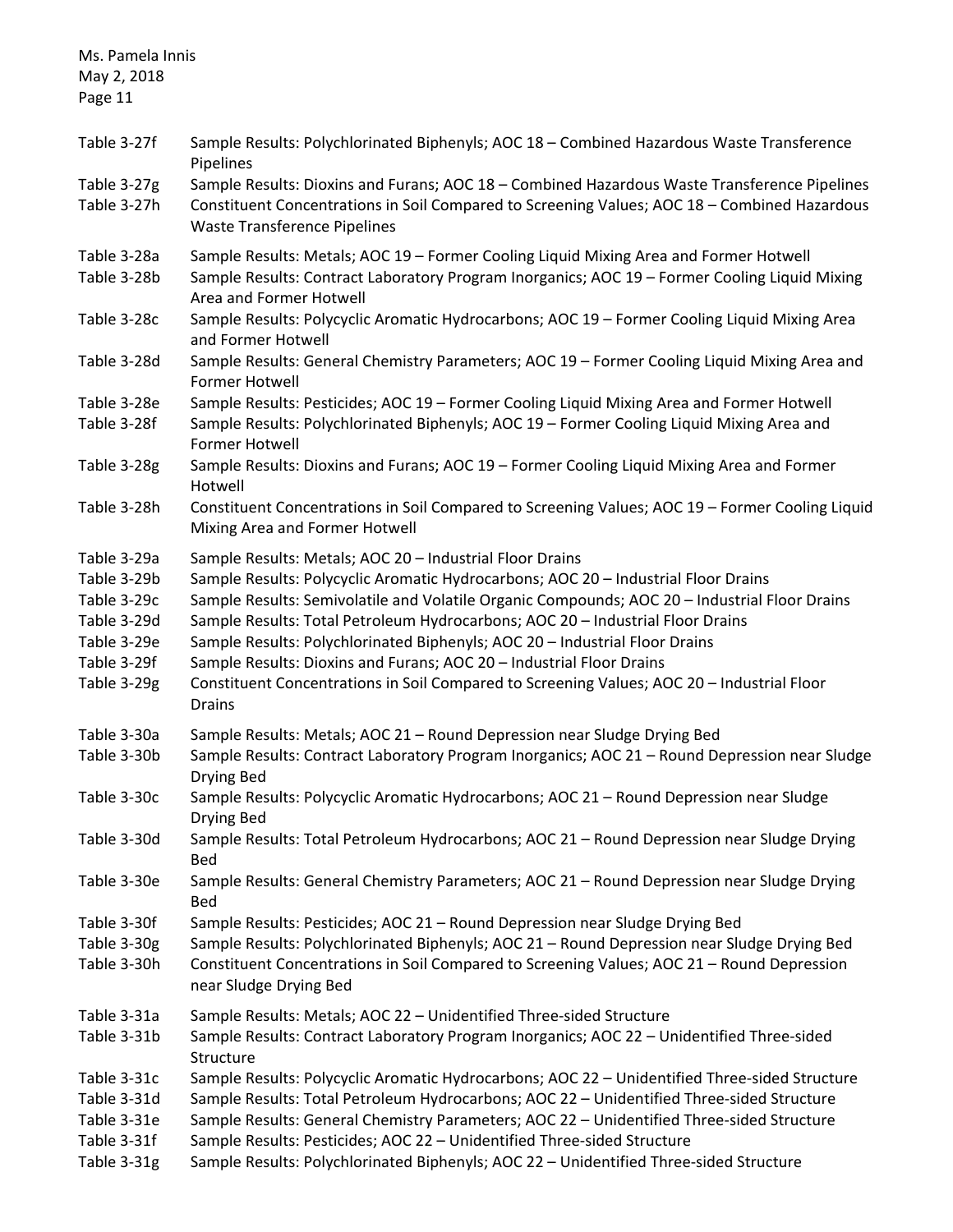| Ms. Pamela Innis<br>May 9, 2018<br>Page 12                                                            |                                                                                                                                                                                                                                                                                                                                                                                                                                                                                                                                                                                                                                                                           |
|-------------------------------------------------------------------------------------------------------|---------------------------------------------------------------------------------------------------------------------------------------------------------------------------------------------------------------------------------------------------------------------------------------------------------------------------------------------------------------------------------------------------------------------------------------------------------------------------------------------------------------------------------------------------------------------------------------------------------------------------------------------------------------------------|
| Table 3-31h<br>Table 3-31i                                                                            | Sample Results: Dioxins and Furans; AOC 22 - Unidentified Three-sided Structure<br>Constituent Concentrations in Soil Compared to Screening Values; AOC 22 - Unidentified Three-<br>sided Structure                                                                                                                                                                                                                                                                                                                                                                                                                                                                       |
| Table 3-32a<br>Table 3-32b                                                                            | Sample Results: Metals; AOC 23 - Former Water Conditioning Building<br>Sample Results: Contract Laboratory Program Inorganics; AOC 23 - Former Water Conditioning<br><b>Building</b>                                                                                                                                                                                                                                                                                                                                                                                                                                                                                      |
| Table 3-32c<br>Table 3-32d<br>Table 3-32e<br>Table 3-32f<br>Table 3-32g<br>Table 3-32h<br>Table 3-32i | Sample Results: Polycyclic Aromatic Hydrocarbons; AOC 23 - Former Water Conditioning Building<br>Sample Results: Total Petroleum Hydrocarbons; AOC 23 - Former Water Conditioning Building<br>Sample Results: General Chemistry Parameters; AOC 23 - Former Water Conditioning Building<br>Sample Results: Pesticides; AOC 23 - Former Water Conditioning Building<br>Sample Results: Polychlorinated Biphenyls; AOC 23 - Former Water Conditioning Building<br>Sample Results: Dioxins and Furans; AOC 23 - Former Water Conditioning Building<br>Constituent Concentrations in Soil Compared to Screening Values; AOC 23 - Former Water<br><b>Conditioning Building</b> |
| Table 3-33a<br>Table 3-33b                                                                            | Sample Results: Metals; AOC 24 - Stained Area and Former API Oil/Water Separator<br>Sample Results: Contract Laboratory Program Inorganics; AOC 24 - Stained Area and Former API<br>Oil/Water Separator                                                                                                                                                                                                                                                                                                                                                                                                                                                                   |
| Table 3-33c                                                                                           | Sample Results: Polycyclic Aromatic Hydrocarbons; AOC 24 - Stained Area and Former API<br>Oil/Water Separator                                                                                                                                                                                                                                                                                                                                                                                                                                                                                                                                                             |
| Table 3-33d                                                                                           | Sample Results: Total Petroleum Hydrocarbons; AOC 24 - Stained Area and Former API Oil/Water<br>Separator                                                                                                                                                                                                                                                                                                                                                                                                                                                                                                                                                                 |
| Table 3-33e                                                                                           | Sample Results: General Chemistry Parameters; AOC 24 - Stained Area and Former API Oil/Water<br>Separator                                                                                                                                                                                                                                                                                                                                                                                                                                                                                                                                                                 |
| Table 3-33f<br>Table 3-33g                                                                            | Sample Results: Pesticides; AOC 24 - Stained Area and Former API Oil/Water Separator<br>Sample Results: Polychlorinated Biphenyls; AOC 24 - Stained Area and Former API Oil/Water<br>Separator                                                                                                                                                                                                                                                                                                                                                                                                                                                                            |
| Table 3-33h<br>Table 3-33i                                                                            | Sample Results: Dioxins and Furans; AOC 24 - Stained Area and Former API Oil/Water Separator<br>Constituent Concentrations in Soil Compared to Screening Values; AOC 24 - Stained Area and<br>Former API Oil/Water Separator                                                                                                                                                                                                                                                                                                                                                                                                                                              |
| Table 3-34a                                                                                           | Sample Results: Metals; AOC 26 - Former Scrubber Oil Sump                                                                                                                                                                                                                                                                                                                                                                                                                                                                                                                                                                                                                 |
| Table 3-34b<br>Table 3-34c                                                                            | Sample Results: Polycyclic Aromatic Hydrocarbons; AOC 26 - Former Scrubber Oil Sump<br>Sample Results: Semivolatile and Volatile Organic Compounds; AOC 26 - Former Scrubber Oil<br>Sump                                                                                                                                                                                                                                                                                                                                                                                                                                                                                  |
| Table 3-34d<br>Table 3-34e<br>Table 3-34f<br>Table 3-34g<br>Table 3-34h<br>Table 3-34i                | Sample Results: Total Petroleum Hydrocarbons; AOC 26 - Former Scrubber Oil Sump<br>Sample Results: General Chemistry Parameters; AOC 26 - Former Scrubber Oil Sump<br>Sample Results: Volatile Organic Compounds in Soil Gas; AOC 26 - Former Scrubber Oil Sump<br>Sample Results: Polychlorinated Biphenyls; AOC 26 - Former Scrubber Oil Sump<br>Sample Results: Dioxins and Furans; AOC 26 - Former Scrubber Oil Sump<br>Constituent Concentrations in Soil Compared to Screening Values; AOC 26 - Former Scrubber Oil<br>Sump                                                                                                                                         |
| Table 3-35a                                                                                           | Sample Results: Metals; Units 4.3 - 4.5 - Oily Water Holding Tank (Unit 4.3), Oil/Water Separator<br>(Unit 4.4), and Portable Waste Oil Storage Tank (Unit 4.5)                                                                                                                                                                                                                                                                                                                                                                                                                                                                                                           |
| Table 3-35b                                                                                           | Sample Results: Contract Laboratory Program Inorganics; Units 4.3 - 4.5 - Oily Water Holding Tank<br>(Unit 4.3), Oil/Water Separator (Unit 4.4), and Portable Waste Oil Storage Tank (Unit 4.5)                                                                                                                                                                                                                                                                                                                                                                                                                                                                           |
| Table 3-35c                                                                                           | Sample Results: Polycyclic Aromatic Hydrocarbons; Units 4.3 - 4.5 - Oily Water Holding Tank (Unit<br>4.3), Oil/Water Separator (Unit 4.4), and Portable Waste Oil Storage Tank (Unit 4.5)                                                                                                                                                                                                                                                                                                                                                                                                                                                                                 |
| Table 3-35d                                                                                           | Sample Results: Total Petroleum Hydrocarbons; Units 4.3 - 4.5 - Oily Water Holding Tank (Unit<br>4.3), Oil/Water Separator (Unit 4.4), and Portable Waste Oil Storage Tank (Unit 4.5)                                                                                                                                                                                                                                                                                                                                                                                                                                                                                     |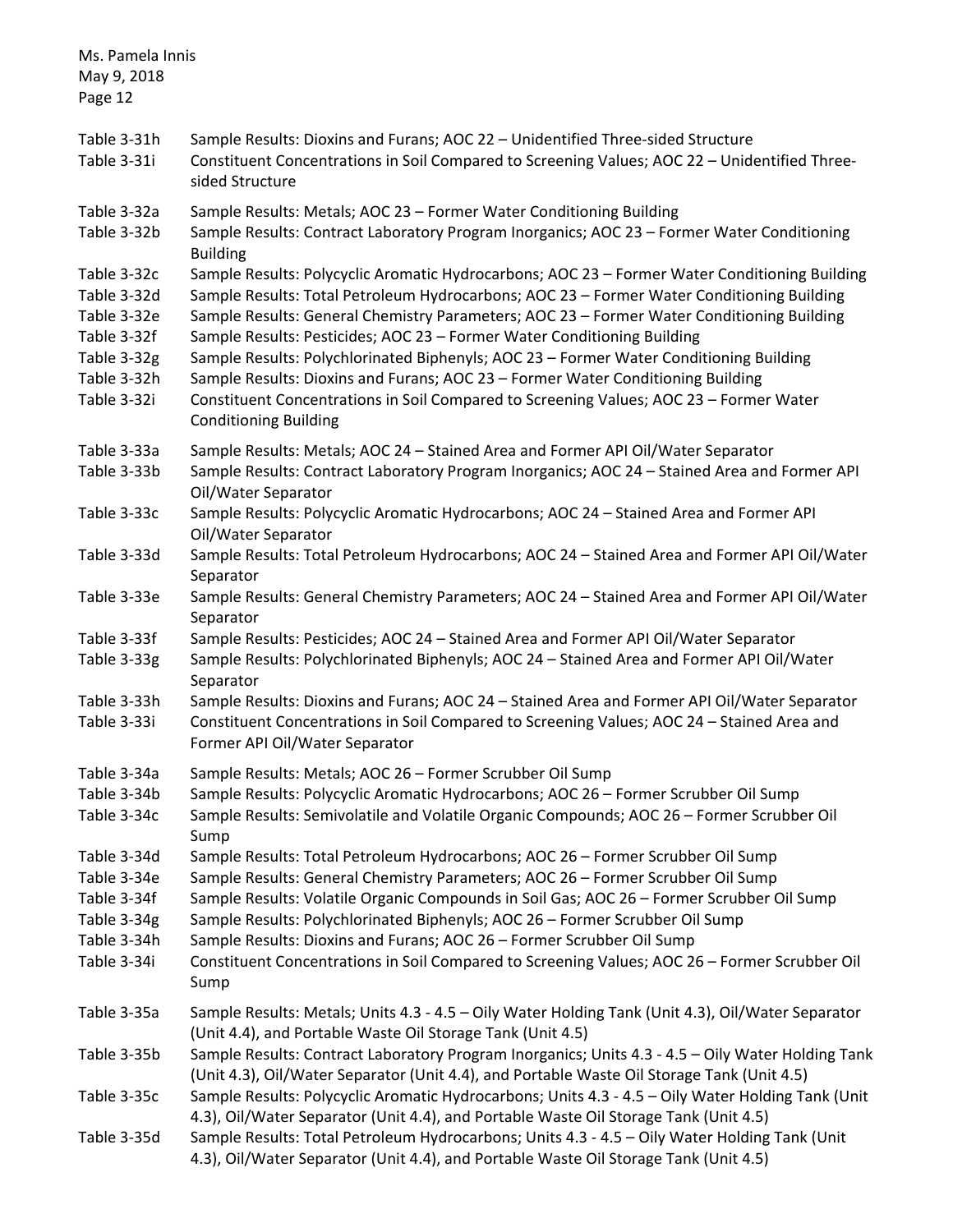Ms. Pamela Innis May 2, 2018 Page 13 Table 3-35e Sample Results: General Chemistry Parameters; Units 4.3 - 4.5 – Oily Water Holding Tank (Unit 4.3), Oil/Water Separator (Unit 4.4), and Portable Waste Oil Storage Tank (Unit 4.5) Table 3-35f Sample Results: Polychlorinated Biphenyls; Units 4.3 - 4.5 – Oily Water Holding Tank (Unit 4.3), Oil/Water Separator (Unit 4.4), and Portable Waste Oil Storage Tank (Unit 4.5) Table 3-35g Constituent Concentrations in Soil Compared to Screening Values; Units 4.3 - 4.5 – Oily Water Holding Tank (Unit 4.3), Oil/Water Separator (Unit 4.4), and Portable Waste Oil Storage Tank (Unit 4.5) **Figures**  Figure 2-1 Solid Waste Management Units, Areas of Concern, and Other Undesignated Areas to Be Investigated Under Part A Figure 2-2 Part B Investigation Areas Figure 3-1 Sample Locations Figure 3-2a Soil Sample Results, AOC 1 North, Antimony Figure 3-2b Soil Sample Results, AOC 1 North, Arsenic Figure 3-2c Soil Sample Results, AOC 1 North, Barium Figure 3-2d Soil Sample Results, AOC 1 North, Cadmium Figure 3-2e Soil Sample Results, AOC 1 North, Chromium, Hexavalent Figure 3-2f Soil Sample Results, AOC 1 North, Chromium, total Figure 3-2g Soil Sample Results, AOC 1 North, Cobalt Figure 3-2h Soil Sample Results, AOC 1 North, Copper Figure 3-2i Soil Sample Results, AOC 1 North, Lead Figure 3-2j Soil Sample Results, AOC 1 North, Mercury Figure 3-2k Soil Sample Results, AOC 1 North, Molybdenum Figure 3-2l Soil Sample Results, AOC 1 North, Nickel Figure 3-2m Soil Sample Results, AOC 1 North, Thallium Figure 3-2n Soil Sample Results, AOC 1 North, Vanadium Figure 3-2o Soil Sample Results, AOC 1 North, Zinc Figure 3-2p Soil Sample Results, AOC 1 North, B(a)P Equivalent Figure 3-2q Soil Sample Results, AOC 1 North, Aroclor 1254 Figure 3-2r Soil Sample Results, AOC 1 North, Total PCBs Figure 3-2s Soil Sample Results, AOC 1 North, TEQ Avian Figure 3-2t Soil Sample Results, AOC 1 North, TEQ Human Figure 3-2u Soil Sample Results, AOC 1 North, TEQ Mammals Figure 3-3a Soil Sample Results, AOC 1 South and SWMU 1, Antimony Figure 3-3b Soil Sample Results, AOC 1 South and SWMU 1, Arsenic Figure 3-3c Soil Sample Results, AOC 1 South and SWMU 1, Barium Figure 3-3d Soil Sample Results, AOC 1 South and SWMU 1, Cadmium Figure 3-3e Soil Sample Results, AOC 1 South and SWMU 1, Chromium, Hexavalent Figure 3-3f Soil Sample Results, AOC 1 South and SWMU 1, Chromium, total Figure 3-3g Soil Sample Results, AOC 1 South and SWMU 1, Cobalt

- Figure 3-3h Soil Sample Results, AOC 1 South and SWMU 1, Copper
- Figure 3-3i Soil Sample Results, AOC 1 South and SWMU 1, Lead
- Figure 3-3j Soil Sample Results, AOC 1 South and SWMU 1, Mercury
- Figure 3-3k Soil Sample Results, AOC 1 South and SWMU 1, Molybdenum
- Figure 3-3l Soil Sample Results, AOC 1 South and SWMU 1, Nickel
- Figure 3-3m Soil Sample Results, AOC 1 South and SWMU 1, Thallium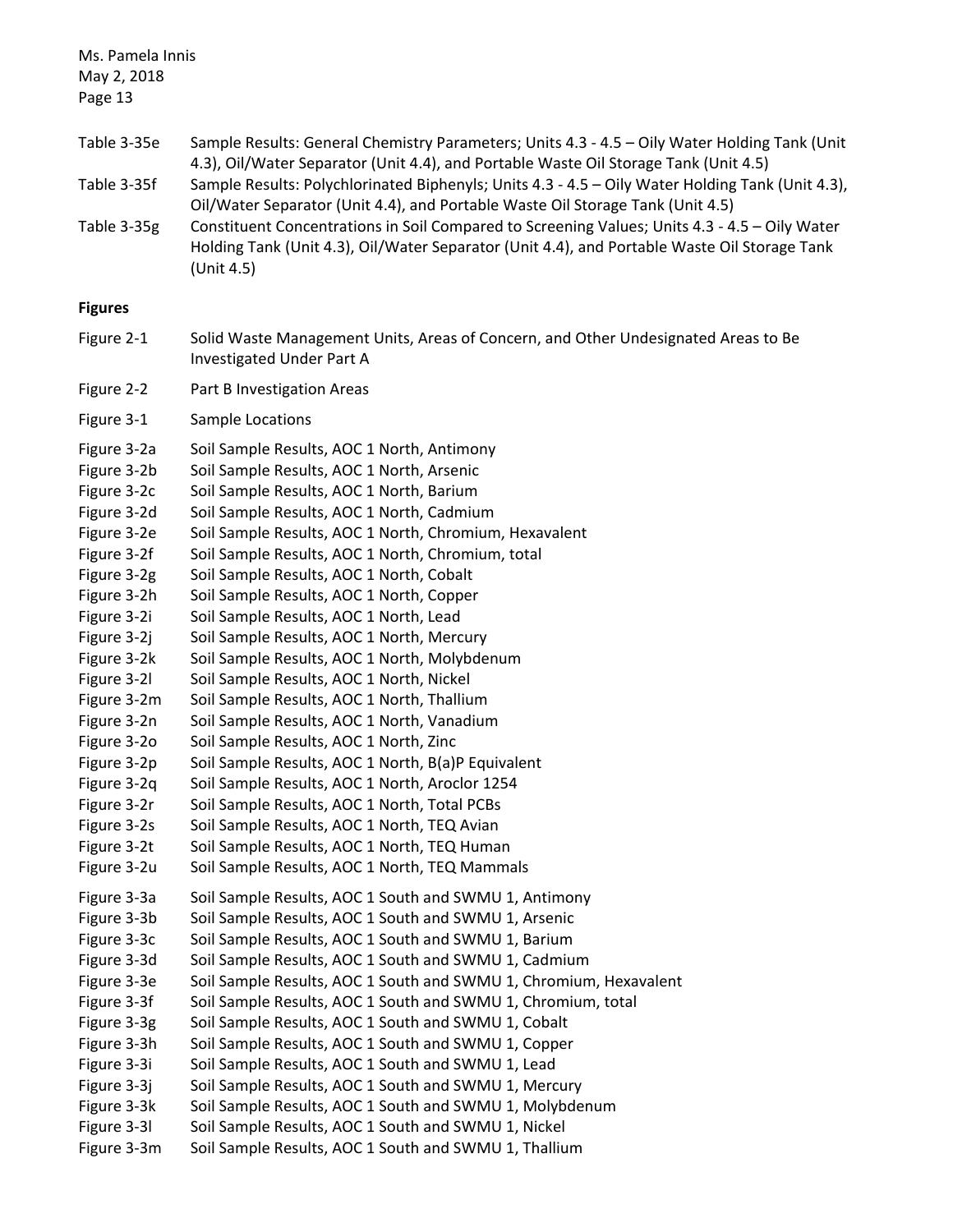Ms. Pamela Innis May 9, 2018 Page 14 Figure 3-3n Soil Sample Results, AOC 1 South and SWMU 1, Vanadium Figure 3-30 Soil Sample Results, AOC 1 South and SWMU 1, Zinc Figure 3-3p Soil Sample Results, AOC 1 South and SWMU 1, B(a)P Equivalent Figure 3-3q Soil Sample Results, AOC 1 South and SWMU 1, Aroclor 1254 Figure 3-3r Soil Sample Results, AOC 1 South and SWMU 1, Total PCBs Figure 3-3s Soil Sample Results, AOC 1 South and SWMU 1, TEQ Avian Figure 3-3t Soil Sample Results, AOC 1 South and SWMU 1, TEQ Human Figure 3-3u Soil Sample Results, AOC 1 South and SWMU 1, TEQ Mammals Figure 3-4a Soil Sample Results, AOC 4, Barium Figure 3-4b Soil Sample Results, AOC 4, Cadmium Figure 3-4c Soil Sample Results, AOC 4, Chromium, total Figure 3-4d Soil Sample Results, AOC 4, Cobalt Figure 3-4e Soil Sample Results, AOC 4, Copper Figure 3-4f Soil Sample Results, AOC 4, Lead Figure 3-4g Soil Sample Results, AOC 4, Mercury Figure 3-4h Soil Sample Results, AOC 4, Nickel Figure 3-4i Soil Sample Results, AOC 4, Vanadium Figure 3-4j Soil Sample Results, AOC 4, Zinc Figure 3-4k Soil Sample Results, AOC 4, Aluminum Figure 3-4l Soil Sample Results, AOC 4, Iron Figure 3-4m Soil Sample Results, AOC 4, Magnesium Figure 3-4n Soil Sample Results, AOC 4, Manganese Figure 3-4o Soil Sample Results, AOC 4, B(a)P Equivalent Figure 3-4p Soil Sample Results, AOC 4, PAH High Molecular Weight Figure 3-4q Soil Sample Results, AOC 4, Aroclor 1248 Figure 3-4r Soil Sample Results, AOC 4, Aroclor 1254 Figure 3-4s Soil Sample Results, AOC 4, Aroclor 1260 Figure 3-4t Soil Sample Results, AOC 4, Total PCBs Figure 3-4u Soil Sample Results, AOC 4, TEQ Avian Figure 3-4v Soil Sample Results, AOC 4, TEQ Human Figure 3-4w Soil Sample Results, AOC 4, TEQ Mammals Figure 3-5a Soil Sample Results, AOC 9, Chromium, Hexavalent Figure 3-5b Soil Sample Results, AOC 9, Chromium, total Figure 3-5c Soil Sample Results, AOC 9, Copper Figure 3-5d Soil Sample Results, AOC 9, Lead Figure 3-5e Soil Sample Results, AOC 9, Mercury Figure 3-5f Soil Sample Results, AOC 9, Zinc Figure 3-5g Soil Sample Results, AOC 9, B(a)P Equivalent Figure 3-5h Soil Sample Results, AOC 9, PAH High Molecular Weight Figure 3-5i Soil Sample Results, AOC 9, Aroclor 1254 Figure 3-5j Soil Sample Results, AOC 9, Aroclor 1260 Figure 3-5k Soil Sample Results, AOC 9, Total PCBs Figure 3-5l Soil Sample Results, AOC 9, TEQ Avian Figure 3-5m Soil Sample Results, AOC 9, TEQ Human Figure 3-5n Soil Sample Results, AOC 9, TEQ Mammals Figure 3-6a Soil Sample Results, AOC 10 and UA 2, Arsenic Figure 3-6b Soil Sample Results, AOC 10 and UA 2, Cadmium Figure 3-6c Soil Sample Results, AOC 10 and UA 2, Chromium, Hexavalent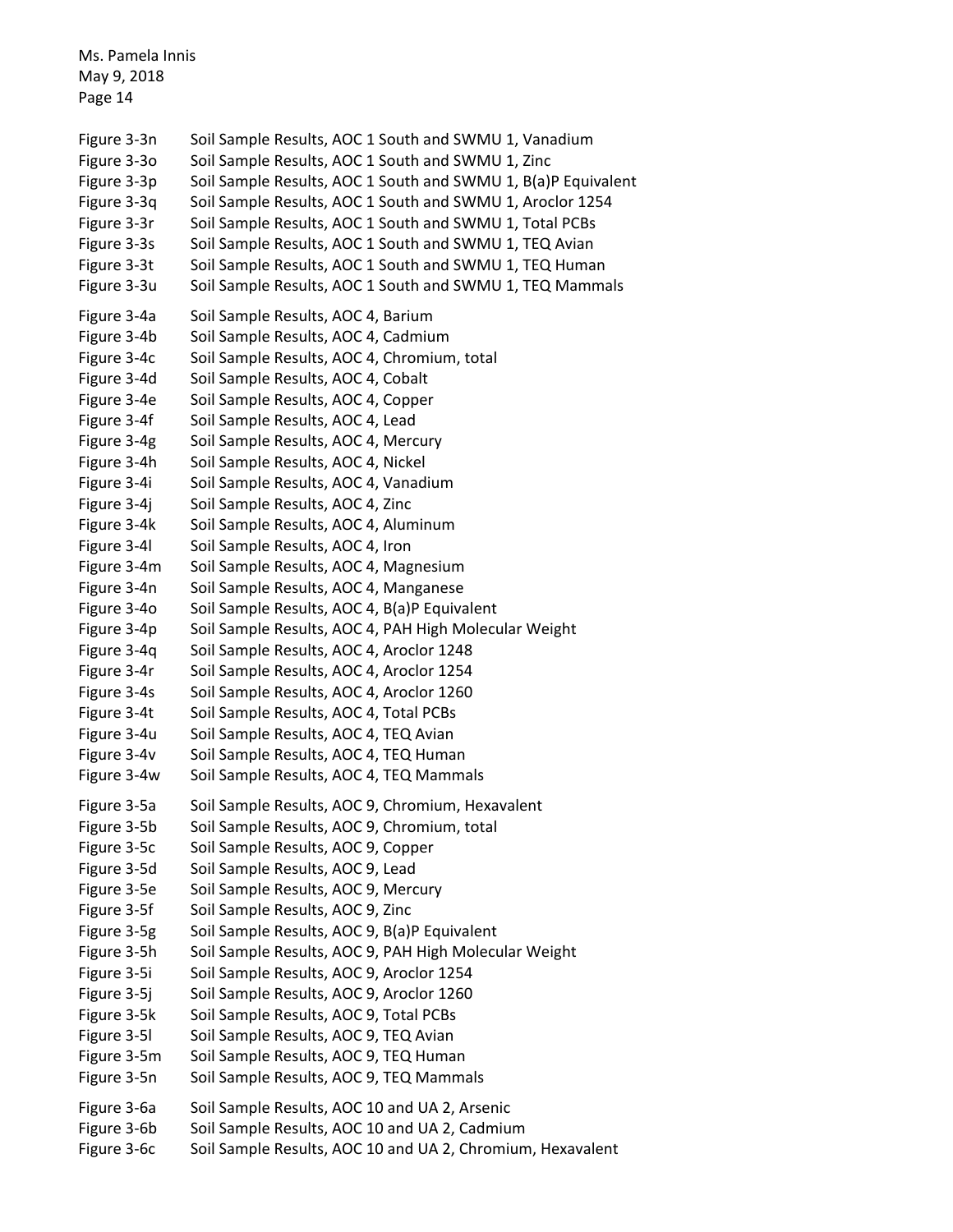Ms. Pamela Innis May 2, 2018 Page 15 Figure 3-6d Soil Sample Results, AOC 10 and UA 2, Chromium, total Figure 3-6e Soil Sample Results, AOC 10 and UA 2, Cobalt Figure 3-6f Soil Sample Results, AOC 10 and UA 2, Copper Figure 3-6g Soil Sample Results, AOC 10 and UA 2, Lead Figure 3-6h Soil Sample Results, AOC 10 and UA 2, Mercury Figure 3-6i Soil Sample Results, AOC 10 and UA 2, Molybdenum Figure 3-6j Soil Sample Results, AOC 10 and UA 2, Nickel Figure 3-6k Soil Sample Results, AOC 10 and UA 2, Thallium Figure 3-6l Soil Sample Results, AOC 10 and UA 2, Zinc Figure 3-6m Soil Sample Results, AOC 10 and UA 2, B(a)P Equivalent Figure 3-6n Soil Sample Results, AOC 10 and UA 2, PAH High Molecular Weight Figure 3-6o Soil Sample Results, AOC 10 and UA 2, TPH as diesel Figure 3-6p Soil Sample Results, AOC 10 and UA 2, Total PCBs Figure 3-6q Soil Sample Results, AOC 10 and UA 2, TEQ Avian Figure 3-6r Soil Sample Results, AOC 10 and UA 2, TEQ Human Figure 3-6s Soil Sample Results, AOC 10 and UA 2, TEQ Mammals Figure 3-6t Sediment Sample Results, AOC 10 East Ravine, Arsenic Figure 3-6u Sediment Sample Results, AOC 10 East Ravine, Zinc Figure 3-7a Soil Sample Results, AOC 11, Barium Figure 3-7b Soil Sample Results, AOC 11, Chromium, Hexavalent Figure 3-7c Soil Sample Results, AOC 11, Chromium, total Figure 3-7d Soil Sample Results, AOC 11, Copper Figure 3-7e Soil Sample Results, AOC 11, Lead Figure 3-7f Soil Sample Results, AOC 11, Molybdenum Figure 3-7g Soil Sample Results, AOC 11, Zinc Figure 3-7h Soil Sample Results, AOC 11, B(a)P Equivalent Figure 3-7i Soil Sample Results, AOC 11, PAH High Molecular Weight Figure 3-7j Soil Sample Results, AOC 11, Aroclor 1254 Figure 3-7k Soil Sample Results, AOC 11, TPH as Diesel Figure 3-7l Soil Sample Results, AOC 11, Total PCBs Figure 3-7m Soil Sample Results, AOC 11, TEQ Avian Figure 3-7n Soil Sample Results, AOC 11, TEQ Human Figure 3-7o Soil Sample Results, AOC 11, TEQ Mammals Figure 3-8a Soil Sample Results, AOC 14, Cadmium Figure 3-8b Soil Sample Results, AOC 14, Chromium, Hexavalent Figure 3-8c Soil Sample Results, AOC 14, Chromium, total Figure 3-8d Soil Sample Results, AOC 14, Copper Figure 3-8e Soil Sample Results, AOC 14, Lead Figure 3-8f Soil Sample Results, AOC 14, Mercury Figure 3-8g Soil Sample Results, AOC 14, Molybdenum Figure 3-8h Soil Sample Results, AOC 14, Thallium Figure 3-8i Soil Sample Results, AOC 14, Zinc Figure 3-8j Soil Sample Results, AOC 14, TEQ Avian Figure 3-8k Soil Sample Results, AOC 14, TEQ Mammals Figure 3-9a Soil Sample Results, AOC 27, Cadmium Figure 3-9b Soil Sample Results, AOC 27, Chromium, Hexavalent Figure 3-9c Soil Sample Results, AOC 27, Chromium, total Figure 3-9d Soil Sample Results, AOC 27, Copper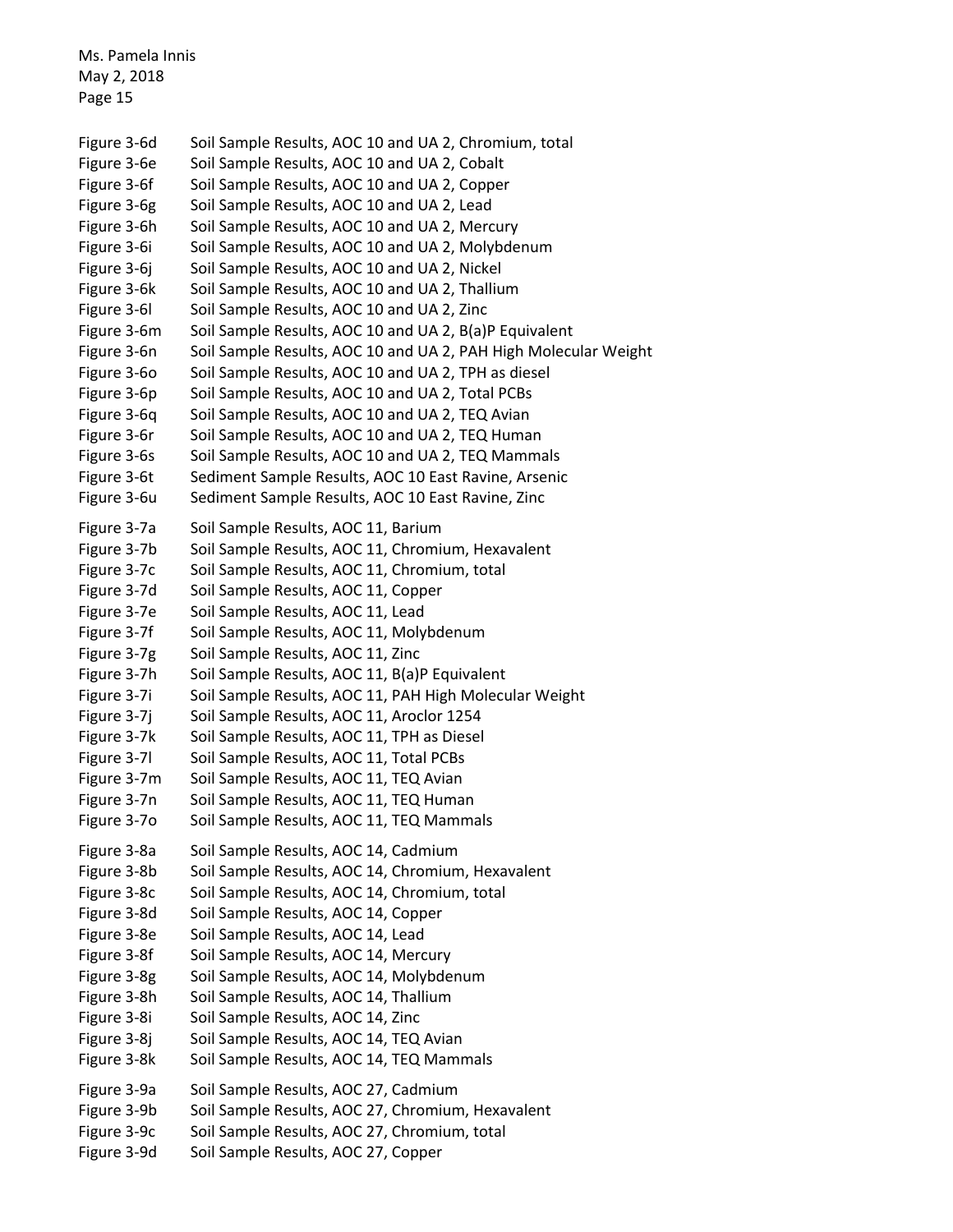```
Ms. Pamela Innis
May 9, 2018
Page 16
Figure 3-9e Soil Sample Results, AOC 27, Lead
Figure 3-9f Soil Sample Results, AOC 27, Mercury
Figure 3-9g Soil Sample Results, AOC 27, Molybdenum
Figure 3-9h Soil Sample Results, AOC 27, Zinc
Figure 3-9i Soil Sample Results, AOC 27, B(a)P Equivalent
Figure 3-9j Soil Sample Results, AOC 27, PAH High Molecular Weight
Figure 3-9k Soil Sample Results, AOC 27, TEQ Avian
Figure 3-9l Soil Sample Results, AOC 27, TEQ Human
Figure 3-9m Soil Sample Results, AOC 27, TEQ Mammals
Figure 3-10a Soil Sample Results, SWMU 5, 6, AOC 18, 21, 26, and Units 4.3 - 4.5, Arsenic
Figure 3-10b Soil Sample Results, SWMU 5, 6, AOC 18, 21, 26, and Units 4.3 - 4.5, B(a)P Equivalent
Figure 3-10c Soil Sample Results, SWMU 5, 6, AOC 18, 21, 26, and Units 4.3 - 4.5, Chromium, Hexavalent
Figure 3-10d Soil Sample Results, SWMU 5, 6, AOC 18, 21, 26, and Units 4.3 - 4.5, Chromium, total
Figure 3-10e Soil Sample Results, SWMU 5, 6, AOC 18, 21, 26, and Units 4.3 - 4.5, Lead
Figure 3-10f Soil Sample Results, SWMU 5, 6, AOC 18, 21, 26, and Units 4.3 - 4.5, Zinc
Figure 3-10g Soil Sample Results, SWMU 5, 6, AOC 18, 21, 26, and Units 4.3 - 4.5, Calcium
Figure 3-10h Soil Sample Results, SWMU 5, 6, AOC 18, 21, 26, and Units 4.3 - 4.5, TEQ Human
Figure 3-11a Soil Sample Results, SWMU 8 and AOC 7, 8, 23, Arsenic
Figure 3-11b Soil Sample Results, SWMU 8 and AOC 7, 8, 23, Copper
Figure 3-12a Soil Sample Results, AOC 5, Arsenic
Figure 3-12b Soil Sample Results, AOC 5, Chromium, Hexavalent
Figure 3-12c Soil Sample Results, AOC 5, Chromium, total
Figure 3-12d Soil Sample Results, AOC 5, Copper
Figure 3-12e Soil Sample Results, AOC 5, Lead
Figure 3-12f Soil Sample Results, AOC 5, Molybdenum
Figure 3-12g Soil Sample Results, AOC 5, Zinc
Figure 3-12h Soil Sample Results, AOC 5, B(a)P Equivalent
Figure 3-12i Soil Sample Results, AOC 5, TEQ Human
Figure 3-13a Soil Sample Results, AOC 6, Arsenic
Figure 3-13b Soil Sample Results, AOC 6, Chromium, Hexavalent
Figure 3-13c Soil Sample Results, AOC 6, Chromium, total
Figure 3-13d Soil Sample Results, AOC 6, Copper
Figure 3-13e Soil Sample Results, AOC 6, Lead
Figure 3-13f Soil Sample Results, AOC 6, Molybdenum
Figure 3-13g Soil Sample Results, AOC 6, Zinc
Figure 3-13h Soil Sample Results, AOC 6, B(a)P Equivalent
Figure 3-13i Soil Sample Results, AOC 6, Aroclor 1254
Figure 3-13j Soil Sample Results, AOC 6, TEQ Human
Figure 3-14a Soil Sample Results, AOC 13, Arsenic
Figure 3-14b Soil Sample Results, AOC 13, Barium
Figure 3-14c Soil Sample Results, AOC 13, Cadmium
Figure 3-14d Soil Sample Results, AOC 13, Chromium, Hexavalent
Figure 3-14e Soil Sample Results, AOC 13, Chromium, total
Figure 3-14f Soil Sample Results, AOC 13, Cobalt
Figure 3-14g Soil Sample Results, AOC 13, Copper
Figure 3-14h Soil Sample Results, AOC 13, Lead
Figure 3-14i Soil Sample Results, AOC 13, Molybdenum
```